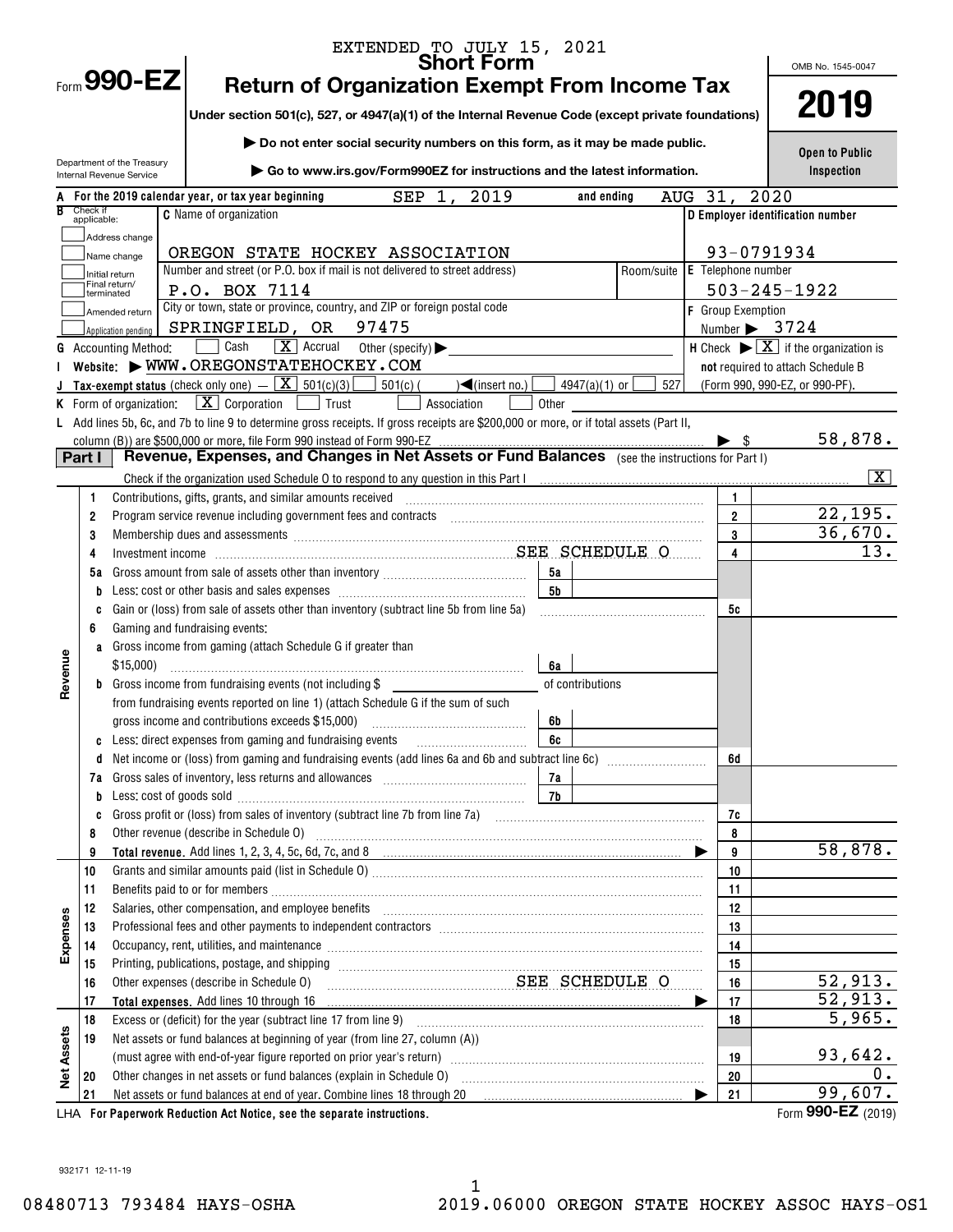|    | OREGON STATE HOCKEY ASSOCIATION<br>Form 990-EZ (2019)                                                                                                                                                                                                                                          |                                          |                                            |                         | 93-0791934                                 | Page 2                                               |  |
|----|------------------------------------------------------------------------------------------------------------------------------------------------------------------------------------------------------------------------------------------------------------------------------------------------|------------------------------------------|--------------------------------------------|-------------------------|--------------------------------------------|------------------------------------------------------|--|
|    | <b>Balance Sheets</b> (see the instructions for Part II)<br>Part II                                                                                                                                                                                                                            |                                          |                                            |                         |                                            |                                                      |  |
|    | Check if the organization used Schedule O to respond to any question in this Part II                                                                                                                                                                                                           |                                          |                                            |                         |                                            | $\overline{\mathbf{X}}$                              |  |
|    |                                                                                                                                                                                                                                                                                                |                                          | (A) Beginning of year                      |                         |                                            | (B) End of year                                      |  |
| 22 |                                                                                                                                                                                                                                                                                                |                                          | $93,997.$  22                              |                         |                                            | 99,962.                                              |  |
| 23 |                                                                                                                                                                                                                                                                                                |                                          |                                            | 23                      |                                            |                                                      |  |
| 24 |                                                                                                                                                                                                                                                                                                |                                          |                                            | 24                      |                                            |                                                      |  |
| 25 | Total assets <b>continuous continuous continuous continuous continuous</b> continuous continuous continuous continuous                                                                                                                                                                         |                                          | 93,997.                                    | 25                      |                                            | 99,962.                                              |  |
| 26 | Total liabilities (describe in Schedule 0) SEE SCHEDULE O                                                                                                                                                                                                                                      |                                          | 355.26                                     |                         |                                            | 355.                                                 |  |
| 27 | Net assets or fund balances (line 27 of column (B) must agree with line 21)                                                                                                                                                                                                                    |                                          | 93,642.  27                                |                         |                                            | 99,607.                                              |  |
|    | Part III Statement of Program Service Accomplishments (see the instructions for Part III)                                                                                                                                                                                                      |                                          |                                            |                         |                                            | <b>Expenses</b>                                      |  |
|    | Check if the organization used Schedule O to respond to any question in this Part III                                                                                                                                                                                                          |                                          |                                            | $\overline{\mathbf{x}}$ |                                            | (Required for section<br>$501(c)(3)$ and $501(c)(4)$ |  |
|    | What is the organization's primary exempt purpose? SEE SCHEDULE O                                                                                                                                                                                                                              |                                          |                                            |                         |                                            | organizations; optional for                          |  |
|    | Describe the organization's program service accomplishments for each of its three largest program services, as measured by expenses. In a clear and concise<br>manner, describe the services provided, the number of persons benefited, and other relevant information for each program title. |                                          |                                            |                         | others.)                                   |                                                      |  |
|    |                                                                                                                                                                                                                                                                                                |                                          |                                            |                         |                                            |                                                      |  |
| 28 | SEE SCHEDULE O                                                                                                                                                                                                                                                                                 |                                          |                                            |                         |                                            |                                                      |  |
|    |                                                                                                                                                                                                                                                                                                |                                          |                                            |                         |                                            |                                                      |  |
|    |                                                                                                                                                                                                                                                                                                |                                          |                                            |                         |                                            |                                                      |  |
|    | (Grants \$                                                                                                                                                                                                                                                                                     |                                          |                                            |                         | 128a                                       |                                                      |  |
| 29 |                                                                                                                                                                                                                                                                                                |                                          |                                            |                         |                                            |                                                      |  |
|    |                                                                                                                                                                                                                                                                                                |                                          |                                            |                         |                                            |                                                      |  |
|    |                                                                                                                                                                                                                                                                                                |                                          |                                            |                         |                                            |                                                      |  |
|    | (Grants \$                                                                                                                                                                                                                                                                                     |                                          |                                            |                         | 129a                                       |                                                      |  |
| 30 |                                                                                                                                                                                                                                                                                                |                                          |                                            |                         |                                            |                                                      |  |
|    |                                                                                                                                                                                                                                                                                                |                                          |                                            |                         |                                            |                                                      |  |
|    |                                                                                                                                                                                                                                                                                                |                                          |                                            |                         |                                            |                                                      |  |
|    | (Grants \$                                                                                                                                                                                                                                                                                     |                                          |                                            |                         | 130a                                       |                                                      |  |
|    | 31 Other program services (describe in Schedule O)                                                                                                                                                                                                                                             |                                          |                                            |                         |                                            |                                                      |  |
|    | (Grants \$                                                                                                                                                                                                                                                                                     |                                          |                                            |                         | 31a                                        | $\overline{0}$ .                                     |  |
|    | 32 Total program service expenses (add lines 28a through 31a)<br>Part IV   List of Officers, Directors, Trustees, and Key Employees (Iist each one even if not compensated - see the instructions for Part IV)                                                                                 |                                          |                                            |                         | 32                                         |                                                      |  |
|    | Check if the organization used Schedule O to respond to any question in this Part IV                                                                                                                                                                                                           |                                          |                                            |                         |                                            |                                                      |  |
|    |                                                                                                                                                                                                                                                                                                |                                          |                                            |                         |                                            |                                                      |  |
|    |                                                                                                                                                                                                                                                                                                | (b) Average hours<br>per week devoted to | (C) Reportable<br>compensation (Forms      |                         | $(d)$ Health benefits,<br>contributions to | (e) Estimated<br>amount of other                     |  |
|    | (a) Name and title                                                                                                                                                                                                                                                                             | position                                 | W-2/1099-MISC)<br>(if not paid, enter -0-) |                         | employee benefit<br>plans, and deferred    | compensation                                         |  |
|    | LESTER SPARKS                                                                                                                                                                                                                                                                                  |                                          |                                            |                         | compensation                               |                                                      |  |
|    | PRESIDENT                                                                                                                                                                                                                                                                                      | 5.00                                     |                                            |                         |                                            |                                                      |  |
|    | WENDY HEATON                                                                                                                                                                                                                                                                                   |                                          | 0.                                         |                         | 0.                                         | $0$ .                                                |  |
|    |                                                                                                                                                                                                                                                                                                | 5.00                                     |                                            |                         | 0.                                         |                                                      |  |
|    | VICE PRESIDENT                                                                                                                                                                                                                                                                                 |                                          | 0.                                         |                         |                                            | 0.                                                   |  |
|    | SARAH CHAMBERS                                                                                                                                                                                                                                                                                 |                                          |                                            |                         |                                            |                                                      |  |
|    | <b>SECRETARY</b>                                                                                                                                                                                                                                                                               | 5.00                                     | О.                                         |                         | 0.                                         | 0.                                                   |  |
|    | KARA MINCHIN                                                                                                                                                                                                                                                                                   |                                          |                                            |                         |                                            |                                                      |  |
|    | <b>TREASURER</b>                                                                                                                                                                                                                                                                               | 5.00                                     | О.                                         |                         | 0.                                         | 0.                                                   |  |
|    |                                                                                                                                                                                                                                                                                                |                                          |                                            |                         |                                            |                                                      |  |
|    |                                                                                                                                                                                                                                                                                                |                                          |                                            |                         |                                            |                                                      |  |
|    |                                                                                                                                                                                                                                                                                                |                                          |                                            |                         |                                            |                                                      |  |
|    |                                                                                                                                                                                                                                                                                                |                                          |                                            |                         |                                            |                                                      |  |
|    |                                                                                                                                                                                                                                                                                                |                                          |                                            |                         |                                            |                                                      |  |
|    |                                                                                                                                                                                                                                                                                                |                                          |                                            |                         |                                            |                                                      |  |
|    |                                                                                                                                                                                                                                                                                                |                                          |                                            |                         |                                            |                                                      |  |
|    |                                                                                                                                                                                                                                                                                                |                                          |                                            |                         |                                            |                                                      |  |
|    |                                                                                                                                                                                                                                                                                                |                                          |                                            |                         |                                            |                                                      |  |
|    |                                                                                                                                                                                                                                                                                                |                                          |                                            |                         |                                            |                                                      |  |
|    |                                                                                                                                                                                                                                                                                                |                                          |                                            |                         |                                            |                                                      |  |
|    |                                                                                                                                                                                                                                                                                                |                                          |                                            |                         |                                            |                                                      |  |
|    |                                                                                                                                                                                                                                                                                                |                                          |                                            |                         |                                            |                                                      |  |
|    |                                                                                                                                                                                                                                                                                                |                                          |                                            |                         |                                            |                                                      |  |
|    |                                                                                                                                                                                                                                                                                                |                                          |                                            |                         |                                            |                                                      |  |
|    |                                                                                                                                                                                                                                                                                                |                                          |                                            |                         |                                            |                                                      |  |
|    | 932172 12-11-19                                                                                                                                                                                                                                                                                |                                          |                                            |                         |                                            | Form 990-EZ (2019)                                   |  |
|    |                                                                                                                                                                                                                                                                                                | 2                                        |                                            |                         |                                            |                                                      |  |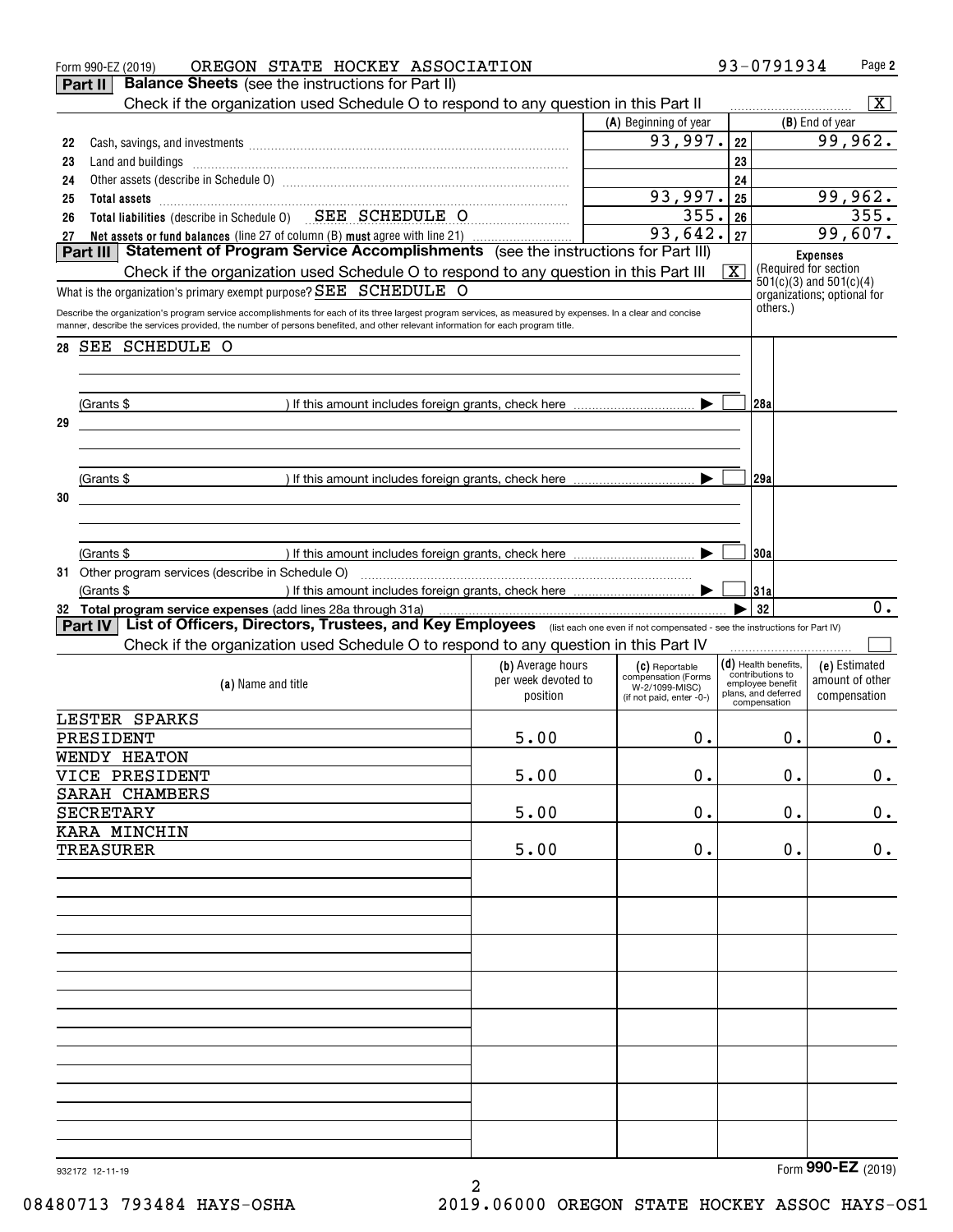|    | instructions for Part V.) Check if the organization used Sch. O to respond to any question in this Part V                                                                                                                                                                                                                                                                                 |                 |                                             |                 |        | $\overline{\mathtt{x}}$ ) |
|----|-------------------------------------------------------------------------------------------------------------------------------------------------------------------------------------------------------------------------------------------------------------------------------------------------------------------------------------------------------------------------------------------|-----------------|---------------------------------------------|-----------------|--------|---------------------------|
| 33 | Did the organization engage in any significant activity not previously reported to the IRS? If "Yes," provide a detailed description of each                                                                                                                                                                                                                                              |                 |                                             |                 | Yes    | <b>No</b>                 |
|    | activity in Schedule O                                                                                                                                                                                                                                                                                                                                                                    |                 |                                             | 33              |        | X                         |
| 34 | Were any significant changes made to the organizing or governing documents? If "Yes," attach a conformed copy of the amended                                                                                                                                                                                                                                                              |                 |                                             |                 |        |                           |
|    | documents if they reflect a change to the organization's name. Otherwise, explain the change on Schedule O. See instructions [[[[[[[[[[[[[[[[[[[[[[[[[]]]]]]]]]]                                                                                                                                                                                                                          |                 |                                             | 34              |        | x                         |
|    | 35a Did the organization have unrelated business gross income of \$1,000 or more during the year from business activities (such as those reported                                                                                                                                                                                                                                         |                 |                                             |                 |        |                           |
|    |                                                                                                                                                                                                                                                                                                                                                                                           |                 |                                             | 35a             |        | X                         |
|    |                                                                                                                                                                                                                                                                                                                                                                                           |                 |                                             | 35 <sub>b</sub> | N/R    |                           |
|    | c Was the organization a section 501(c)(4), 501(c)(5), or 501(c)(6) organization subject to section 6033(e) notice, reporting, and proxy tax                                                                                                                                                                                                                                              |                 |                                             |                 |        |                           |
|    | Did the organization undergo a liquidation, dissolution, termination, or significant disposition of net assets during the year? If "Yes,"                                                                                                                                                                                                                                                 |                 |                                             | 35c             |        | x                         |
| 36 | complete applicable parts of Schedule N                                                                                                                                                                                                                                                                                                                                                   |                 |                                             | 36              |        | X                         |
|    | 37a Enter amount of political expenditures, direct or indirect, as described in the instructions $\Box$                                                                                                                                                                                                                                                                                   |                 | 0.                                          |                 |        |                           |
|    |                                                                                                                                                                                                                                                                                                                                                                                           |                 |                                             | 37b             |        | х                         |
|    | 38a Did the organization borrow from, or make any loans to, any officer, director, trustee, or key employee; or were any such loans made                                                                                                                                                                                                                                                  |                 |                                             |                 |        |                           |
|    |                                                                                                                                                                                                                                                                                                                                                                                           |                 |                                             | 38a             |        | х                         |
|    |                                                                                                                                                                                                                                                                                                                                                                                           | 38 <sub>b</sub> | N/A                                         |                 |        |                           |
| 39 | Section 501(c)(7) organizations. Enter:                                                                                                                                                                                                                                                                                                                                                   |                 |                                             |                 |        |                           |
|    |                                                                                                                                                                                                                                                                                                                                                                                           |                 | N/A                                         |                 |        |                           |
|    |                                                                                                                                                                                                                                                                                                                                                                                           | 39 <sub>b</sub> | N/A                                         |                 |        |                           |
|    | 40a Section 501(c)(3) organizations. Enter amount of tax imposed on the organization during the year under:                                                                                                                                                                                                                                                                               |                 |                                             |                 |        |                           |
|    |                                                                                                                                                                                                                                                                                                                                                                                           |                 | $0 \cdot$                                   |                 |        |                           |
|    | <b>b</b> Section 501(c)(3), 501(c)(4), and 501(c)(29) organizations. Did the organization engage in any section 4958 excess benefit<br>transaction during the year, or did it engage in an excess benefit transaction in a prior year that has not been reported on any                                                                                                                   |                 |                                             |                 |        |                           |
|    |                                                                                                                                                                                                                                                                                                                                                                                           |                 |                                             | 40b             |        | x                         |
|    | c Section 501(c)(3), 501(c)(4), and 501(c)(29) organizations. Enter amount of tax imposed on                                                                                                                                                                                                                                                                                              |                 |                                             |                 |        |                           |
|    |                                                                                                                                                                                                                                                                                                                                                                                           |                 | 0.                                          |                 |        |                           |
|    | d Section 501(c)(3), 501(c)(4), and 501(c)(29) organizations. Enter amount of tax on line 40c reimbursed                                                                                                                                                                                                                                                                                  |                 |                                             |                 |        |                           |
|    | by the organization<br>$\begin{picture}(100,100)(0,-0.000,0.000) \put(0,0){\vector(1,0){100}} \put(1,0){\vector(1,0){100}} \put(1,0){\vector(1,0){100}} \put(1,0){\vector(1,0){100}} \put(1,0){\vector(1,0){100}} \put(1,0){\vector(1,0){100}} \put(1,0){\vector(1,0){100}} \put(1,0){\vector(1,0){100}} \put(1,0){\vector(1,0){100}} \put(1,0){\vector(1,0){100}} \put(1,0){\vector(1,0$ |                 | $0$ .                                       |                 |        |                           |
|    | e All organizations. At any time during the tax year, was the organization a party to a prohibited tax shelter                                                                                                                                                                                                                                                                            |                 |                                             |                 |        |                           |
|    | transaction? If "Yes," complete Form 8886-T                                                                                                                                                                                                                                                                                                                                               |                 |                                             | 40e             |        | x                         |
|    | 41 List the states with which a copy of this return is filed $\triangleright$ OR                                                                                                                                                                                                                                                                                                          |                 |                                             |                 |        |                           |
|    | 42a The organization's books are in care of $\triangleright$ KARA MINCHIN                                                                                                                                                                                                                                                                                                                 |                 | Telephone no. $\triangleright$ 541-525-5005 |                 |        |                           |
|    | Located at $\blacktriangleright$ P.O. BOX 7114, SPRINGFIELD, OR                                                                                                                                                                                                                                                                                                                           |                 | $ZIP + 4$ $\triangleright$ 97475            |                 |        |                           |
|    | <b>b</b> At any time during the calendar year, did the organization have an interest in or a signature or other authority<br>over a financial account in a foreign country (such as a bank account, securities account, or other financial                                                                                                                                                |                 |                                             |                 | Yes    |                           |
|    |                                                                                                                                                                                                                                                                                                                                                                                           |                 |                                             |                 |        |                           |
|    |                                                                                                                                                                                                                                                                                                                                                                                           |                 |                                             |                 |        |                           |
|    | account)?<br>If "Yes," enter the name of the foreign country $\blacktriangleright$                                                                                                                                                                                                                                                                                                        |                 |                                             | 42b             |        |                           |
|    | See the instructions for exceptions and filing requirements for FinCEN Form 114, Report of Foreign Bank and Financial Accounts (FBAR).                                                                                                                                                                                                                                                    |                 |                                             |                 |        |                           |
|    | c At any time during the calendar year, did the organization maintain an office outside the United States?                                                                                                                                                                                                                                                                                |                 |                                             | 42c             |        |                           |
|    | If "Yes," enter the name of the foreign country                                                                                                                                                                                                                                                                                                                                           |                 |                                             |                 |        |                           |
| 43 | Section 4947(a)(1) nonexempt charitable trusts filing Form 990-EZ in lieu of Form 1041 - Check here <i>manumerally</i>                                                                                                                                                                                                                                                                    |                 |                                             |                 |        | х                         |
|    |                                                                                                                                                                                                                                                                                                                                                                                           |                 |                                             | N/A             |        |                           |
|    |                                                                                                                                                                                                                                                                                                                                                                                           |                 |                                             |                 |        |                           |
|    |                                                                                                                                                                                                                                                                                                                                                                                           |                 |                                             |                 | Yes No |                           |
|    | 44a Did the organization maintain any donor advised funds during the year? If "Yes," Form 990 must be completed instead of                                                                                                                                                                                                                                                                |                 |                                             |                 |        |                           |
|    | Form 990-EZ                                                                                                                                                                                                                                                                                                                                                                               |                 |                                             | 44a             |        | х                         |
|    | <b>b</b> Did the organization operate one or more hospital facilities during the year? If "Yes," Form 990 must be completed instead                                                                                                                                                                                                                                                       |                 |                                             |                 |        |                           |
|    |                                                                                                                                                                                                                                                                                                                                                                                           |                 |                                             | 44b             |        | x                         |
|    |                                                                                                                                                                                                                                                                                                                                                                                           |                 |                                             | 44c             |        |                           |
|    | d If "Yes" to line 44c, has the organization filed a Form 720 to report these payments? If "No," provide an explanation                                                                                                                                                                                                                                                                   |                 |                                             | 44d             |        | х                         |
|    | in Schedule 0                                                                                                                                                                                                                                                                                                                                                                             |                 |                                             | 45a             |        | x                         |
|    | b Did the organization receive any payment from or engage in any transaction with a controlled entity within the meaning of section                                                                                                                                                                                                                                                       |                 |                                             |                 |        | No<br>X                   |

 $_{\rm Form}$  990-EZ (2019) OREGON STATE HOCKEY ASSOCIATION 93-0791934 Page

932173 12-11-19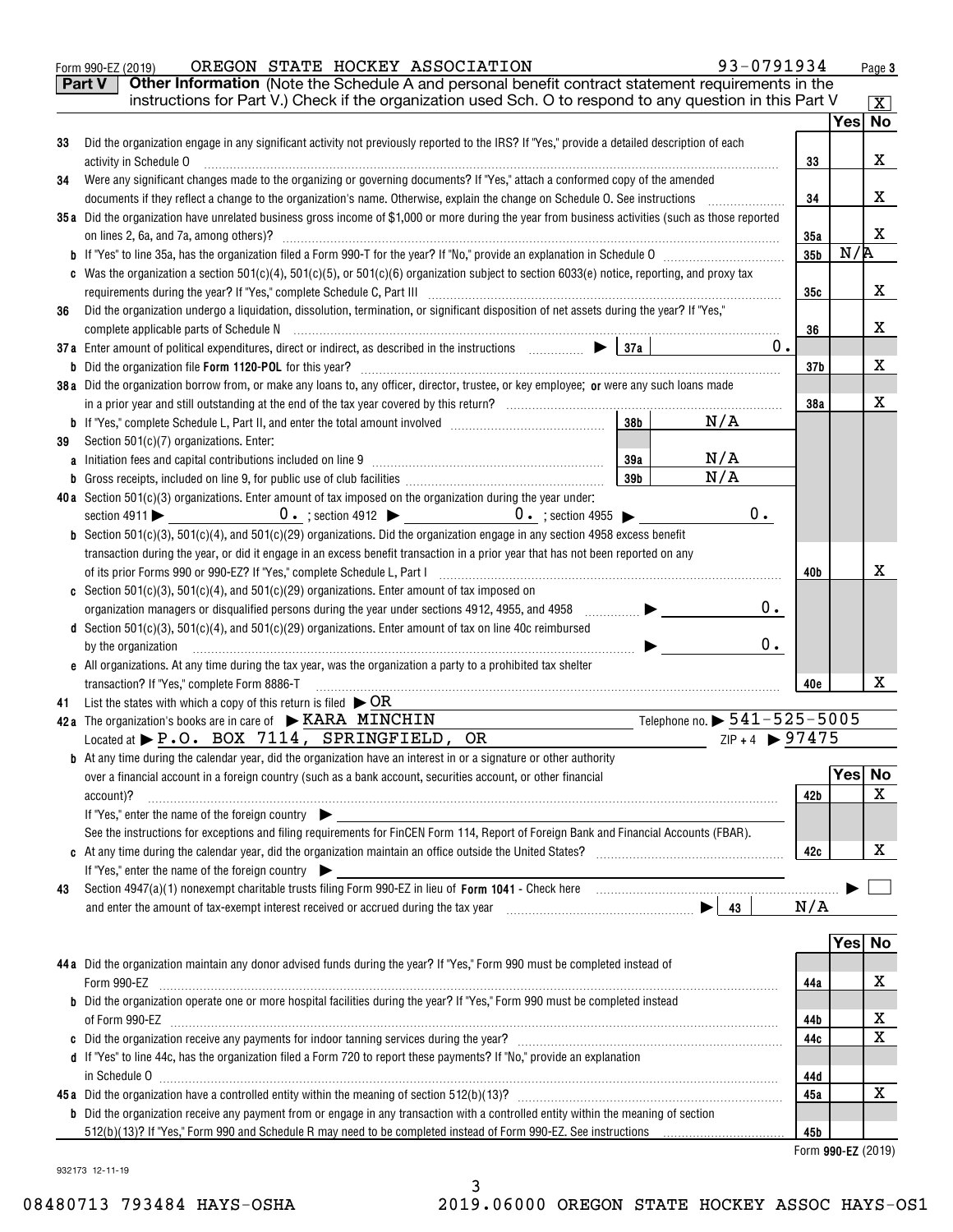|                     |                                                                                                                                                                                                                                                                                                                          |                      |                     |          |                                       |                                      |                                              | Yes             | No          |
|---------------------|--------------------------------------------------------------------------------------------------------------------------------------------------------------------------------------------------------------------------------------------------------------------------------------------------------------------------|----------------------|---------------------|----------|---------------------------------------|--------------------------------------|----------------------------------------------|-----------------|-------------|
| 46                  | Did the organization engage, directly or indirectly, in political campaign activities on behalf of or in opposition to candidates for public office?                                                                                                                                                                     |                      |                     |          |                                       |                                      |                                              |                 |             |
| Part VI             | If "Yes." complete Schedule C. Part I<br>Section 501(c)(3) Organizations Only                                                                                                                                                                                                                                            |                      |                     |          |                                       |                                      | 46                                           |                 | х           |
|                     | All section 501(c)(3) organizations must answer questions 47-49b and 52, and complete the tables for lines 50 and 51.                                                                                                                                                                                                    |                      |                     |          |                                       |                                      |                                              |                 |             |
|                     |                                                                                                                                                                                                                                                                                                                          |                      |                     |          |                                       |                                      |                                              |                 |             |
|                     |                                                                                                                                                                                                                                                                                                                          |                      |                     |          |                                       |                                      |                                              | Yes             | No          |
| 47                  | Did the organization engage in lobbying activities or have a section 501(h) election in effect during the tax year? If "Yes," complete Sch. C, Part II                                                                                                                                                                   |                      |                     |          |                                       |                                      | 47                                           |                 | $\mathbf X$ |
| 48                  |                                                                                                                                                                                                                                                                                                                          |                      |                     |          |                                       |                                      | 48                                           |                 | $\mathbf X$ |
| 49 a                | Did the organization make any transfers to an exempt non-charitable related organization?<br>University or nuniversity contains the content content content content content and the content of the content<br>                                                                                                           |                      |                     |          |                                       |                                      | 49a                                          |                 | X           |
|                     |                                                                                                                                                                                                                                                                                                                          |                      |                     |          |                                       |                                      | 49b                                          |                 |             |
| 50                  | Complete this table for the organization's five highest compensated employees (other than officers, directors, trustees, and key employees) who each received more<br>than \$100,000 of compensation from the organization. If there is none, enter "None."                                                              |                      |                     |          |                                       |                                      |                                              |                 |             |
|                     | (a) Name and title of each employee                                                                                                                                                                                                                                                                                      |                      | (b) Average hours   |          | (C) Reportable                        | $(d)$ Health benefits,               |                                              | (e) Estimated   |             |
|                     |                                                                                                                                                                                                                                                                                                                          |                      | per week devoted to |          | compensation (Forms<br>W-2/1099-MISC) | contributions to<br>employee benefit |                                              | amount of other |             |
|                     |                                                                                                                                                                                                                                                                                                                          | <b>NONE</b>          | position            |          |                                       | plans, and deferred<br>compensation  |                                              | compensation    |             |
|                     |                                                                                                                                                                                                                                                                                                                          |                      |                     |          |                                       |                                      |                                              |                 |             |
|                     |                                                                                                                                                                                                                                                                                                                          |                      |                     |          |                                       |                                      |                                              |                 |             |
|                     |                                                                                                                                                                                                                                                                                                                          |                      |                     |          |                                       |                                      |                                              |                 |             |
|                     |                                                                                                                                                                                                                                                                                                                          |                      |                     |          |                                       |                                      |                                              |                 |             |
|                     |                                                                                                                                                                                                                                                                                                                          |                      |                     |          |                                       |                                      |                                              |                 |             |
|                     |                                                                                                                                                                                                                                                                                                                          |                      |                     |          |                                       |                                      |                                              |                 |             |
|                     |                                                                                                                                                                                                                                                                                                                          |                      |                     |          |                                       |                                      |                                              |                 |             |
|                     |                                                                                                                                                                                                                                                                                                                          |                      |                     |          |                                       |                                      |                                              |                 |             |
|                     |                                                                                                                                                                                                                                                                                                                          |                      |                     |          |                                       |                                      |                                              |                 |             |
|                     | (a) Name and business address of each independent contractor                                                                                                                                                                                                                                                             |                      |                     |          | (b) Type of service                   |                                      | (c) Compensation                             |                 |             |
|                     |                                                                                                                                                                                                                                                                                                                          |                      |                     |          |                                       |                                      |                                              |                 |             |
|                     |                                                                                                                                                                                                                                                                                                                          |                      |                     |          |                                       |                                      |                                              |                 |             |
|                     |                                                                                                                                                                                                                                                                                                                          |                      |                     |          |                                       |                                      |                                              |                 |             |
|                     | Total number of other independent contractors each receiving over \$100,000                                                                                                                                                                                                                                              |                      |                     |          |                                       |                                      |                                              |                 |             |
| 52                  | Did the organization complete Schedule A? Note: All section 501(c)(3) organizations must attach a<br>completed Schedule A                                                                                                                                                                                                |                      |                     |          |                                       |                                      | $\blacktriangleright$ $\boxed{\text{X}}$ Yes |                 | No          |
|                     | Under penalties of perjury, I declare that I have examined this return, including accompanying schedules and statements, and to the best of my knowledge and belief, it is<br>true, correct, and complete. Declaration of preparer (other than officer) is based on all information of which preparer has any knowledge. |                      |                     |          |                                       |                                      |                                              |                 |             |
|                     | Signature of officer                                                                                                                                                                                                                                                                                                     |                      |                     |          |                                       | Date                                 |                                              |                 |             |
| Sign<br><b>Here</b> | KARA MINCHIN,<br>Type or print name and title                                                                                                                                                                                                                                                                            | <b>TREASURER</b>     |                     |          |                                       |                                      |                                              |                 |             |
|                     | Print/Type preparer's name                                                                                                                                                                                                                                                                                               | Preparer's signature |                     | Date     | Check                                 | PTIN<br>if                           |                                              |                 |             |
| Paid                |                                                                                                                                                                                                                                                                                                                          |                      |                     |          | self-employed                         |                                      |                                              |                 |             |
| Preparer            | CHRISTOPHER HAYS                                                                                                                                                                                                                                                                                                         | CHRISTOPHER HAYS     |                     | 07/13/21 |                                       |                                      | P01439181                                    |                 |             |
| <b>Use Only</b>     | Firm's name > KEMPER CPA GROUP LLP                                                                                                                                                                                                                                                                                       |                      |                     |          |                                       | Firm's EIN > 37-0818432              |                                              |                 |             |
|                     | Firm's address > 2117 FOURTH STREET                                                                                                                                                                                                                                                                                      |                      |                     |          | Phone no.                             | 925)                                 | $447 - 2010$                                 |                 |             |
|                     | LIVERMORE, CA 94550                                                                                                                                                                                                                                                                                                      |                      |                     |          |                                       |                                      |                                              |                 |             |
|                     | May the IRS discuss this return with the preparer shown above? See instructions                                                                                                                                                                                                                                          |                      |                     |          |                                       |                                      | $\overline{X}$ Yes                           |                 | No          |
|                     |                                                                                                                                                                                                                                                                                                                          |                      |                     |          |                                       |                                      | Form 990-EZ (2019)                           |                 |             |

Form 990-EZ (2019) **OREGON STATE HOCKEY ASSOCIATION 93-0791934** Page

932174 12-11-19

**4**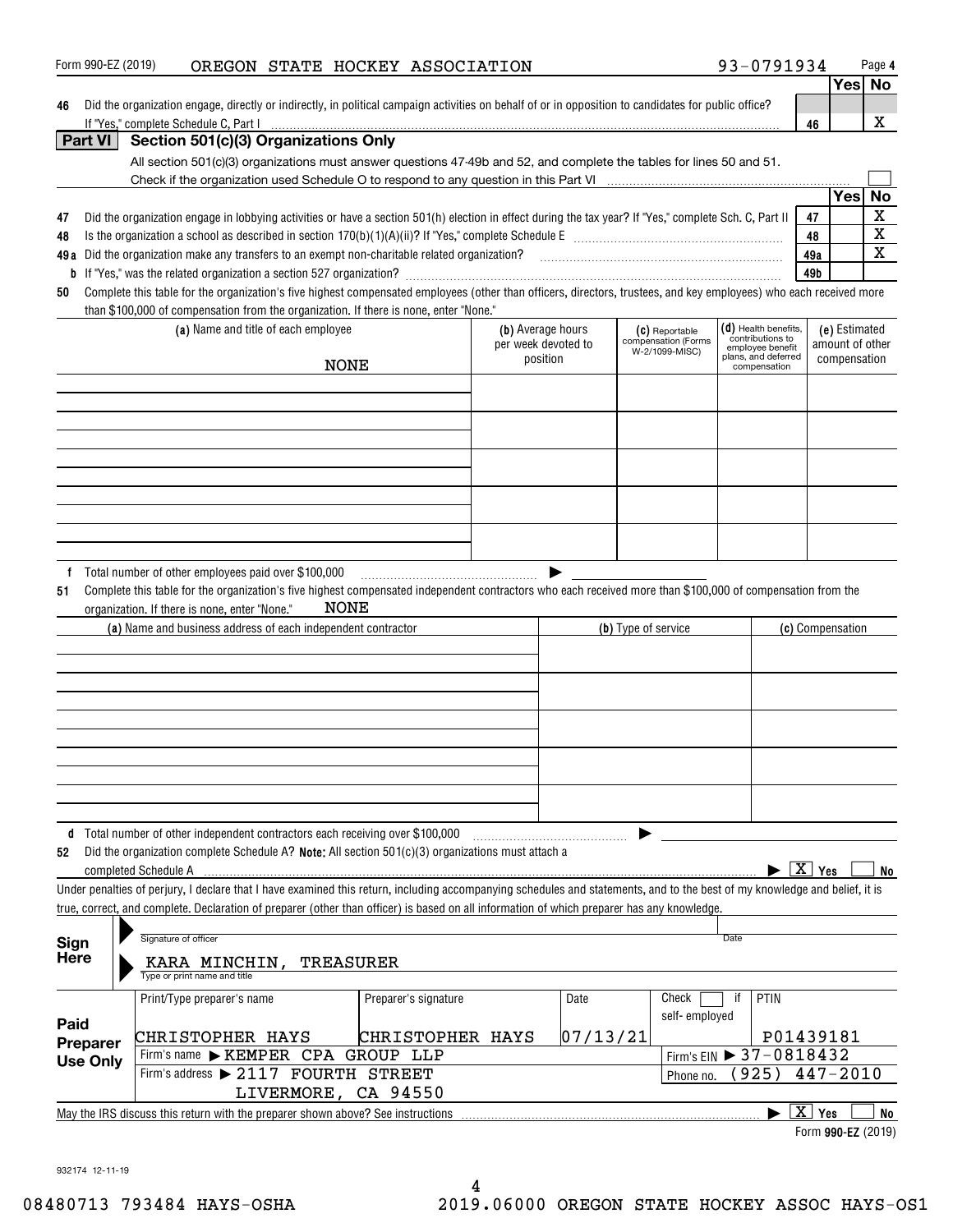| <b>SCHEDULE A</b> |
|-------------------|
|-------------------|

**(Form 990 or 990-EZ)**

## **Public Charity Status and Public Support**

**Complete if the organization is a section 501(c)(3) organization or a section 4947(a)(1) nonexempt charitable trust. | Attach to Form 990 or Form 990-EZ.** 

| OMB No. 1545-0047                   |
|-------------------------------------|
| 2019                                |
| <b>Open to Public</b><br>Inspection |

| Department of the Treasury<br>Internal Revenue Service |                     |                                             |  |                                                                                    | Attach to Form 990 or Form 990-EZ.<br>Go to www.irs.gov/Form990 for instructions and the latest information.                                  |     |                                 |                            | <b>Open to Public</b><br>Inspection   |
|--------------------------------------------------------|---------------------|---------------------------------------------|--|------------------------------------------------------------------------------------|-----------------------------------------------------------------------------------------------------------------------------------------------|-----|---------------------------------|----------------------------|---------------------------------------|
|                                                        |                     | Name of the organization                    |  |                                                                                    |                                                                                                                                               |     |                                 |                            | <b>Employer identification number</b> |
|                                                        |                     |                                             |  |                                                                                    | OREGON STATE HOCKEY ASSOCIATION                                                                                                               |     |                                 |                            | 93-0791934                            |
|                                                        | Part I              |                                             |  |                                                                                    | Reason for Public Charity Status (All organizations must complete this part.) See instructions.                                               |     |                                 |                            |                                       |
|                                                        |                     |                                             |  |                                                                                    | The organization is not a private foundation because it is: (For lines 1 through 12, check only one box.)                                     |     |                                 |                            |                                       |
| 1.                                                     |                     |                                             |  |                                                                                    | A church, convention of churches, or association of churches described in section 170(b)(1)(A)(i).                                            |     |                                 |                            |                                       |
| 2                                                      |                     |                                             |  |                                                                                    | A school described in section 170(b)(1)(A)(ii). (Attach Schedule E (Form 990 or 990-EZ).)                                                     |     |                                 |                            |                                       |
| 3                                                      |                     |                                             |  |                                                                                    | A hospital or a cooperative hospital service organization described in section 170(b)(1)(A)(iii).                                             |     |                                 |                            |                                       |
|                                                        |                     |                                             |  |                                                                                    | A medical research organization operated in conjunction with a hospital described in section 170(b)(1)(A)(iii). Enter the hospital's name,    |     |                                 |                            |                                       |
| 4                                                      |                     | city, and state:                            |  |                                                                                    |                                                                                                                                               |     |                                 |                            |                                       |
|                                                        |                     |                                             |  |                                                                                    |                                                                                                                                               |     |                                 |                            |                                       |
| 5                                                      |                     |                                             |  | section 170(b)(1)(A)(iv). (Complete Part II.)                                      | An organization operated for the benefit of a college or university owned or operated by a governmental unit described in                     |     |                                 |                            |                                       |
|                                                        |                     |                                             |  |                                                                                    |                                                                                                                                               |     |                                 |                            |                                       |
| 6                                                      |                     |                                             |  |                                                                                    | A federal, state, or local government or governmental unit described in section 170(b)(1)(A)(v).                                              |     |                                 |                            |                                       |
| 7                                                      |                     |                                             |  |                                                                                    | An organization that normally receives a substantial part of its support from a governmental unit or from the general public described in     |     |                                 |                            |                                       |
|                                                        |                     |                                             |  | section 170(b)(1)(A)(vi). (Complete Part II.)                                      |                                                                                                                                               |     |                                 |                            |                                       |
| 8                                                      |                     |                                             |  |                                                                                    | A community trust described in section 170(b)(1)(A)(vi). (Complete Part II.)                                                                  |     |                                 |                            |                                       |
| 9                                                      |                     |                                             |  |                                                                                    | An agricultural research organization described in section 170(b)(1)(A)(ix) operated in conjunction with a land-grant college                 |     |                                 |                            |                                       |
|                                                        |                     |                                             |  |                                                                                    | or university or a non-land-grant college of agriculture (see instructions). Enter the name, city, and state of the college or                |     |                                 |                            |                                       |
|                                                        |                     | university:                                 |  |                                                                                    |                                                                                                                                               |     |                                 |                            |                                       |
| 10                                                     | $\lfloor x \rfloor$ |                                             |  |                                                                                    | An organization that normally receives: (1) more than 33 1/3% of its support from contributions, membership fees, and gross receipts from     |     |                                 |                            |                                       |
|                                                        |                     |                                             |  |                                                                                    | activities related to its exempt functions - subject to certain exceptions, and (2) no more than 33 1/3% of its support from gross investment |     |                                 |                            |                                       |
|                                                        |                     |                                             |  |                                                                                    | income and unrelated business taxable income (less section 511 tax) from businesses acquired by the organization after June 30, 1975.         |     |                                 |                            |                                       |
|                                                        |                     |                                             |  | See section 509(a)(2). (Complete Part III.)                                        |                                                                                                                                               |     |                                 |                            |                                       |
| 11                                                     |                     |                                             |  |                                                                                    | An organization organized and operated exclusively to test for public safety. See section 509(a)(4).                                          |     |                                 |                            |                                       |
| 12                                                     |                     |                                             |  |                                                                                    | An organization organized and operated exclusively for the benefit of, to perform the functions of, or to carry out the purposes of one or    |     |                                 |                            |                                       |
|                                                        |                     |                                             |  |                                                                                    | more publicly supported organizations described in section 509(a)(1) or section 509(a)(2). See section 509(a)(3). Check the box in            |     |                                 |                            |                                       |
|                                                        |                     |                                             |  |                                                                                    | lines 12a through 12d that describes the type of supporting organization and complete lines 12e, 12f, and 12g.                                |     |                                 |                            |                                       |
| а                                                      |                     |                                             |  |                                                                                    | Type I. A supporting organization operated, supervised, or controlled by its supported organization(s), typically by giving                   |     |                                 |                            |                                       |
|                                                        |                     |                                             |  |                                                                                    | the supported organization(s) the power to regularly appoint or elect a majority of the directors or trustees of the supporting               |     |                                 |                            |                                       |
|                                                        |                     |                                             |  | organization. You must complete Part IV, Sections A and B.                         |                                                                                                                                               |     |                                 |                            |                                       |
| b                                                      |                     |                                             |  |                                                                                    | Type II. A supporting organization supervised or controlled in connection with its supported organization(s), by having                       |     |                                 |                            |                                       |
|                                                        |                     |                                             |  |                                                                                    | control or management of the supporting organization vested in the same persons that control or manage the supported                          |     |                                 |                            |                                       |
|                                                        |                     |                                             |  | organization(s). You must complete Part IV, Sections A and C.                      |                                                                                                                                               |     |                                 |                            |                                       |
| с                                                      |                     |                                             |  |                                                                                    | Type III functionally integrated. A supporting organization operated in connection with, and functionally integrated with,                    |     |                                 |                            |                                       |
|                                                        |                     |                                             |  |                                                                                    | its supported organization(s) (see instructions). You must complete Part IV, Sections A, D, and E.                                            |     |                                 |                            |                                       |
| d                                                      |                     |                                             |  |                                                                                    | Type III non-functionally integrated. A supporting organization operated in connection with its supported organization(s)                     |     |                                 |                            |                                       |
|                                                        |                     |                                             |  |                                                                                    | that is not functionally integrated. The organization generally must satisfy a distribution requirement and an attentiveness                  |     |                                 |                            |                                       |
|                                                        |                     |                                             |  |                                                                                    | requirement (see instructions). You must complete Part IV, Sections A and D, and Part V.                                                      |     |                                 |                            |                                       |
| е                                                      |                     |                                             |  |                                                                                    | Check this box if the organization received a written determination from the IRS that it is a Type I, Type II, Type III                       |     |                                 |                            |                                       |
|                                                        |                     |                                             |  |                                                                                    | functionally integrated, or Type III non-functionally integrated supporting organization.                                                     |     |                                 |                            |                                       |
| f.                                                     |                     | Enter the number of supported organizations |  |                                                                                    |                                                                                                                                               |     |                                 |                            |                                       |
| a                                                      |                     | (i) Name of supported                       |  | Provide the following information about the supported organization(s).<br>(ii) EIN | (iii) Type of organization                                                                                                                    |     | (iv) Is the organization listed | (v) Amount of monetary     | (vi) Amount of other                  |
|                                                        |                     | organization                                |  |                                                                                    | (described on lines 1-10                                                                                                                      |     | in your governing document?     | support (see instructions) | support (see instructions)            |
|                                                        |                     |                                             |  |                                                                                    | above (see instructions))                                                                                                                     | Yes | No                              |                            |                                       |
|                                                        |                     |                                             |  |                                                                                    |                                                                                                                                               |     |                                 |                            |                                       |
|                                                        |                     |                                             |  |                                                                                    |                                                                                                                                               |     |                                 |                            |                                       |
|                                                        |                     |                                             |  |                                                                                    |                                                                                                                                               |     |                                 |                            |                                       |
|                                                        |                     |                                             |  |                                                                                    |                                                                                                                                               |     |                                 |                            |                                       |
|                                                        |                     |                                             |  |                                                                                    |                                                                                                                                               |     |                                 |                            |                                       |
|                                                        |                     |                                             |  |                                                                                    |                                                                                                                                               |     |                                 |                            |                                       |
|                                                        |                     |                                             |  |                                                                                    |                                                                                                                                               |     |                                 |                            |                                       |
|                                                        |                     |                                             |  |                                                                                    |                                                                                                                                               |     |                                 |                            |                                       |
|                                                        |                     |                                             |  |                                                                                    |                                                                                                                                               |     |                                 |                            |                                       |
|                                                        |                     |                                             |  |                                                                                    |                                                                                                                                               |     |                                 |                            |                                       |

**Total**

LHA For Paperwork Reduction Act Notice, see the Instructions for Form 990 or 990-EZ. 932021 09-25-19 Schedule A (Form 990 or 990-EZ) 2019 5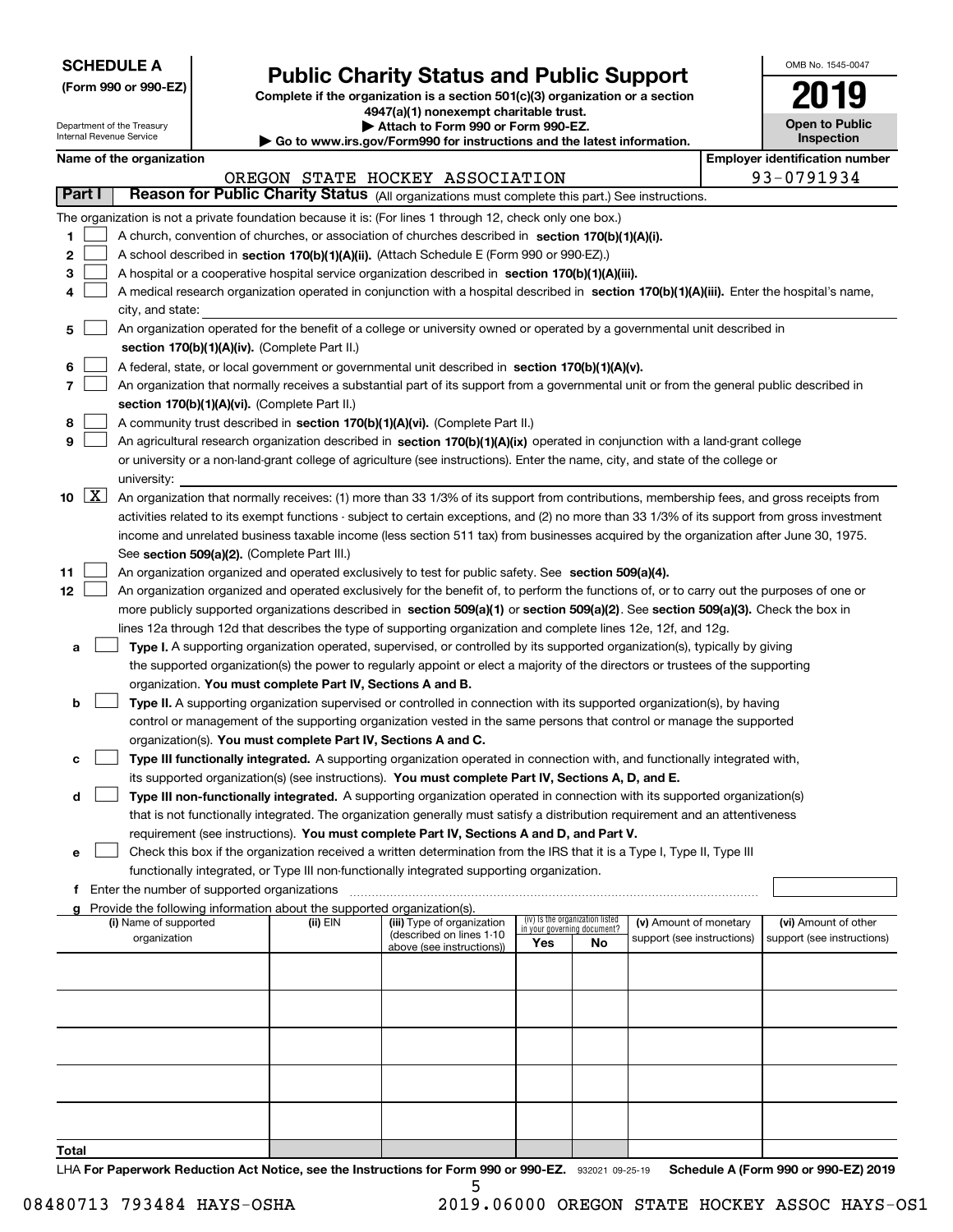93-0791934 Page 2

(Complete only if you checked the box on line 5, 7, or 8 of Part I or if the organization failed to qualify under Part III. If the organization fails to qualify under the tests listed below, please complete Part III.) **Part II Support Schedule for Organizations Described in Sections 170(b)(1)(A)(iv) and 170(b)(1)(A)(vi)**

|    | <b>Section A. Public Support</b>                                                                                                               |            |            |            |            |                                      |           |
|----|------------------------------------------------------------------------------------------------------------------------------------------------|------------|------------|------------|------------|--------------------------------------|-----------|
|    | Calendar year (or fiscal year beginning in) $\blacktriangleright$                                                                              | (a) 2015   | $(b)$ 2016 | $(c)$ 2017 | $(d)$ 2018 | (e) 2019                             | (f) Total |
|    | <b>1</b> Gifts, grants, contributions, and                                                                                                     |            |            |            |            |                                      |           |
|    | membership fees received. (Do not                                                                                                              |            |            |            |            |                                      |           |
|    | include any "unusual grants.")                                                                                                                 |            |            |            |            |                                      |           |
|    | 2 Tax revenues levied for the organ-                                                                                                           |            |            |            |            |                                      |           |
|    | ization's benefit and either paid to                                                                                                           |            |            |            |            |                                      |           |
|    | or expended on its behalf                                                                                                                      |            |            |            |            |                                      |           |
|    | 3 The value of services or facilities                                                                                                          |            |            |            |            |                                      |           |
|    | furnished by a governmental unit to                                                                                                            |            |            |            |            |                                      |           |
|    | the organization without charge                                                                                                                |            |            |            |            |                                      |           |
|    | <b>4 Total.</b> Add lines 1 through 3                                                                                                          |            |            |            |            |                                      |           |
| 5. | The portion of total contributions                                                                                                             |            |            |            |            |                                      |           |
|    | by each person (other than a                                                                                                                   |            |            |            |            |                                      |           |
|    | governmental unit or publicly                                                                                                                  |            |            |            |            |                                      |           |
|    | supported organization) included                                                                                                               |            |            |            |            |                                      |           |
|    | on line 1 that exceeds 2% of the                                                                                                               |            |            |            |            |                                      |           |
|    | amount shown on line 11,                                                                                                                       |            |            |            |            |                                      |           |
|    | column (f)                                                                                                                                     |            |            |            |            |                                      |           |
|    | 6 Public support. Subtract line 5 from line 4.                                                                                                 |            |            |            |            |                                      |           |
|    | <b>Section B. Total Support</b>                                                                                                                |            |            |            |            |                                      |           |
|    | Calendar year (or fiscal year beginning in) $\blacktriangleright$                                                                              | (a) $2015$ | $(b)$ 2016 | $(c)$ 2017 | $(d)$ 2018 | (e) 2019                             | (f) Total |
|    | 7 Amounts from line 4                                                                                                                          |            |            |            |            |                                      |           |
| 8  | Gross income from interest,                                                                                                                    |            |            |            |            |                                      |           |
|    | dividends, payments received on                                                                                                                |            |            |            |            |                                      |           |
|    | securities loans, rents, royalties,                                                                                                            |            |            |            |            |                                      |           |
|    | and income from similar sources                                                                                                                |            |            |            |            |                                      |           |
| 9  | Net income from unrelated business                                                                                                             |            |            |            |            |                                      |           |
|    | activities, whether or not the                                                                                                                 |            |            |            |            |                                      |           |
|    | business is regularly carried on                                                                                                               |            |            |            |            |                                      |           |
|    | <b>10</b> Other income. Do not include gain                                                                                                    |            |            |            |            |                                      |           |
|    | or loss from the sale of capital                                                                                                               |            |            |            |            |                                      |           |
|    | assets (Explain in Part VI.)                                                                                                                   |            |            |            |            |                                      |           |
|    | <b>11 Total support.</b> Add lines 7 through 10                                                                                                |            |            |            |            |                                      |           |
|    | <b>12</b> Gross receipts from related activities, etc. (see instructions)                                                                      |            |            |            |            | 12                                   |           |
|    | 13 First five years. If the Form 990 is for the organization's first, second, third, fourth, or fifth tax year as a section 501(c)(3)          |            |            |            |            |                                      |           |
|    | organization, check this box and stop here                                                                                                     |            |            |            |            |                                      |           |
|    | Section C. Computation of Public Support Percentage                                                                                            |            |            |            |            |                                      |           |
|    | 14 Public support percentage for 2019 (line 6, column (f) divided by line 11, column (f)                                                       |            |            |            |            | 14                                   | %         |
|    |                                                                                                                                                |            |            |            |            | 15                                   | %         |
|    | 16a 33 1/3% support test - 2019. If the organization did not check the box on line 13, and line 14 is 33 1/3% or more, check this box and      |            |            |            |            |                                      |           |
|    | stop here. The organization qualifies as a publicly supported organization                                                                     |            |            |            |            |                                      |           |
|    | b 33 1/3% support test - 2018. If the organization did not check a box on line 13 or 16a, and line 15 is 33 1/3% or more, check this box       |            |            |            |            |                                      |           |
|    | and stop here. The organization qualifies as a publicly supported organization                                                                 |            |            |            |            |                                      |           |
|    | 17a 10% -facts-and-circumstances test - 2019. If the organization did not check a box on line 13, 16a, or 16b, and line 14 is 10% or more,     |            |            |            |            |                                      |           |
|    | and if the organization meets the "facts-and-circumstances" test, check this box and stop here. Explain in Part VI how the organization        |            |            |            |            |                                      |           |
|    | meets the "facts-and-circumstances" test. The organization qualifies as a publicly supported organization                                      |            |            |            |            |                                      |           |
|    | <b>b 10% -facts-and-circumstances test - 2018.</b> If the organization did not check a box on line 13, 16a, 16b, or 17a, and line 15 is 10% or |            |            |            |            |                                      |           |
|    | more, and if the organization meets the "facts-and-circumstances" test, check this box and stop here. Explain in Part VI how the               |            |            |            |            |                                      |           |
|    | organization meets the "facts-and-circumstances" test. The organization qualifies as a publicly supported organization                         |            |            |            |            |                                      |           |
|    | 18 Private foundation. If the organization did not check a box on line 13, 16a, 16b, 17a, or 17b, check this box and see instructions          |            |            |            |            | Schodule A (Form 000 or 000 EZ) 2010 |           |

**Schedule A (Form 990 or 990-EZ) 2019**

932022 09-25-19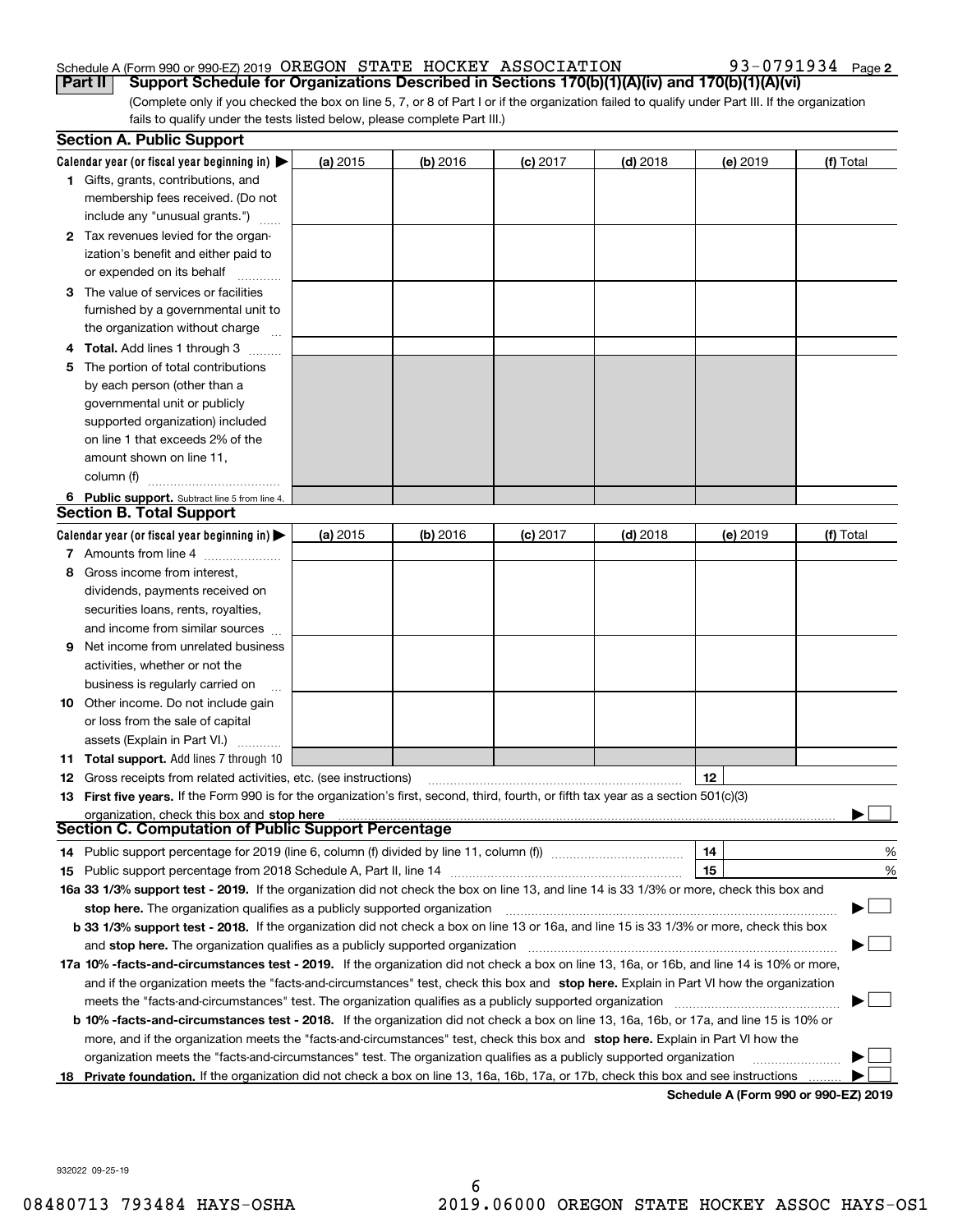#### Schedule A (Form 990 or 990-EZ) 2019 OREGON STATE HOCKEY ASSOCIATION 93-0791934 Page **Part III Support Schedule for Organizations Described in Section 509(a)(2)**

(Complete only if you checked the box on line 10 of Part I or if the organization failed to qualify under Part II. If the organization fails to qualify under the tests listed below, please complete Part II.)

|    | <b>Section A. Public Support</b>                                                                                                                                                                                                                                                |          |            |                       |            |                                      |                                          |
|----|---------------------------------------------------------------------------------------------------------------------------------------------------------------------------------------------------------------------------------------------------------------------------------|----------|------------|-----------------------|------------|--------------------------------------|------------------------------------------|
|    | Calendar year (or fiscal year beginning in)                                                                                                                                                                                                                                     | (a) 2015 | $(b)$ 2016 | $(c)$ 2017            | $(d)$ 2018 | (e) 2019                             | (f) Total                                |
|    | 1 Gifts, grants, contributions, and                                                                                                                                                                                                                                             |          |            |                       |            |                                      |                                          |
|    | membership fees received. (Do not                                                                                                                                                                                                                                               |          |            |                       |            |                                      |                                          |
|    | include any "unusual grants.")                                                                                                                                                                                                                                                  | 30, 280. | 60, 437.   | 32,540.               | 26, 169.   | 36,670.                              | 186,096.                                 |
|    | 2 Gross receipts from admissions,<br>merchandise sold or services per-<br>formed, or facilities furnished in<br>any activity that is related to the<br>organization's tax-exempt purpose                                                                                        | 9,474.   | 30,466.    | 25,851.               | 40,344.    | 22,195.                              | 128,330.                                 |
|    | 3 Gross receipts from activities that<br>are not an unrelated trade or bus-<br>iness under section 513                                                                                                                                                                          |          |            |                       |            |                                      |                                          |
|    | 4 Tax revenues levied for the organ-<br>ization's benefit and either paid to<br>or expended on its behalf                                                                                                                                                                       |          |            |                       |            |                                      |                                          |
|    | 5 The value of services or facilities<br>furnished by a governmental unit to<br>the organization without charge                                                                                                                                                                 |          |            |                       |            |                                      |                                          |
|    | 6 Total. Add lines 1 through 5                                                                                                                                                                                                                                                  | 39,754.  | 90,903.    | 58,391.               | 66, 513.   | 58,865.                              | 314, 426.                                |
|    | 7a Amounts included on lines 1, 2, and<br>3 received from disqualified persons                                                                                                                                                                                                  |          |            |                       |            |                                      | 0.                                       |
|    | <b>b</b> Amounts included on lines 2 and 3 received<br>from other than disqualified persons that<br>exceed the greater of \$5,000 or 1% of the<br>amount on line 13 for the year                                                                                                |          |            |                       |            |                                      | 0.                                       |
|    | c Add lines 7a and 7b                                                                                                                                                                                                                                                           |          |            |                       |            |                                      | $\overline{0}$ .                         |
|    | 8 Public support. (Subtract line 7c from line 6.)                                                                                                                                                                                                                               |          |            |                       |            |                                      | 314, 426.                                |
|    | <b>Section B. Total Support</b>                                                                                                                                                                                                                                                 |          |            |                       |            |                                      |                                          |
|    | Calendar year (or fiscal year beginning in)                                                                                                                                                                                                                                     | (a) 2015 | $(b)$ 2016 | $(c)$ 2017            | $(d)$ 2018 | (e) 2019                             | (f) Total                                |
|    | 9 Amounts from line 6                                                                                                                                                                                                                                                           | 39,754.  | 90,903.    | $\overline{58,391}$ . | 66,513.    | 58,865.                              | 314, 426.                                |
|    | 10a Gross income from interest,<br>dividends, payments received on<br>securities loans, rents, royalties,<br>and income from similar sources                                                                                                                                    | 16.      | 19.        | 19.                   | 19.        | 13.                                  | 86.                                      |
|    | <b>b</b> Unrelated business taxable income<br>(less section 511 taxes) from businesses<br>acquired after June 30, 1975                                                                                                                                                          |          |            |                       |            |                                      |                                          |
|    | c Add lines 10a and 10b<br>11 Net income from unrelated business<br>activities not included in line 10b,<br>whether or not the business is<br>regularly carried on                                                                                                              | 16.      | 19.        | 19.                   | 19.        | 13.                                  | 86.                                      |
|    | <b>12</b> Other income. Do not include gain<br>or loss from the sale of capital<br>assets (Explain in Part VI.)                                                                                                                                                                 |          |            |                       |            |                                      |                                          |
|    | 13 Total support. (Add lines 9, 10c, 11, and 12.)                                                                                                                                                                                                                               | 39,770.  | 90,922.    | 58,410.               | 66,532.    | 58,878.                              | 314,512.                                 |
|    | 14 First five years. If the Form 990 is for the organization's first, second, third, fourth, or fifth tax year as a section 501(c)(3) organization,                                                                                                                             |          |            |                       |            |                                      |                                          |
|    | check this box and stop here www.array.com/www.array.com/www.array.com/www.array.com/www.array.com/www.array.c                                                                                                                                                                  |          |            |                       |            |                                      |                                          |
|    | <b>Section C. Computation of Public Support Percentage</b>                                                                                                                                                                                                                      |          |            |                       |            |                                      |                                          |
|    | 15 Public support percentage for 2019 (line 8, column (f), divided by line 13, column (f))                                                                                                                                                                                      |          |            |                       |            | 15                                   | 99.97<br>%                               |
|    | 16 Public support percentage from 2018 Schedule A, Part III, line 15                                                                                                                                                                                                            |          |            |                       |            | 16                                   | 99.97<br>%                               |
|    | <b>Section D. Computation of Investment Income Percentage</b>                                                                                                                                                                                                                   |          |            |                       |            |                                      |                                          |
|    | 17 Investment income percentage for 2019 (line 10c, column (f), divided by line 13, column (f))                                                                                                                                                                                 |          |            |                       |            | 17                                   | .03<br>%<br>.03                          |
|    | <b>18</b> Investment income percentage from <b>2018</b> Schedule A, Part III, line 17                                                                                                                                                                                           |          |            |                       |            | 18                                   | $\%$                                     |
|    | 19a 33 1/3% support tests - 2019. If the organization did not check the box on line 14, and line 15 is more than 33 1/3%, and line 17 is not<br>more than 33 1/3%, check this box and stop here. The organization qualifies as a publicly supported organization                |          |            |                       |            |                                      | $\blacktriangleright$ $\boxed{\text{X}}$ |
|    | <b>b 33 1/3% support tests - 2018.</b> If the organization did not check a box on line 14 or line 19a, and line 16 is more than 33 1/3%, and<br>line 18 is not more than 33 1/3%, check this box and stop here. The organization qualifies as a publicly supported organization |          |            |                       |            |                                      |                                          |
| 20 | Private foundation. If the organization did not check a box on line 14, 19a, or 19b, check this box and see instructions                                                                                                                                                        |          |            |                       |            |                                      |                                          |
|    | 932023 09-25-19                                                                                                                                                                                                                                                                 |          |            |                       |            | Schedule A (Form 990 or 990-EZ) 2019 |                                          |

7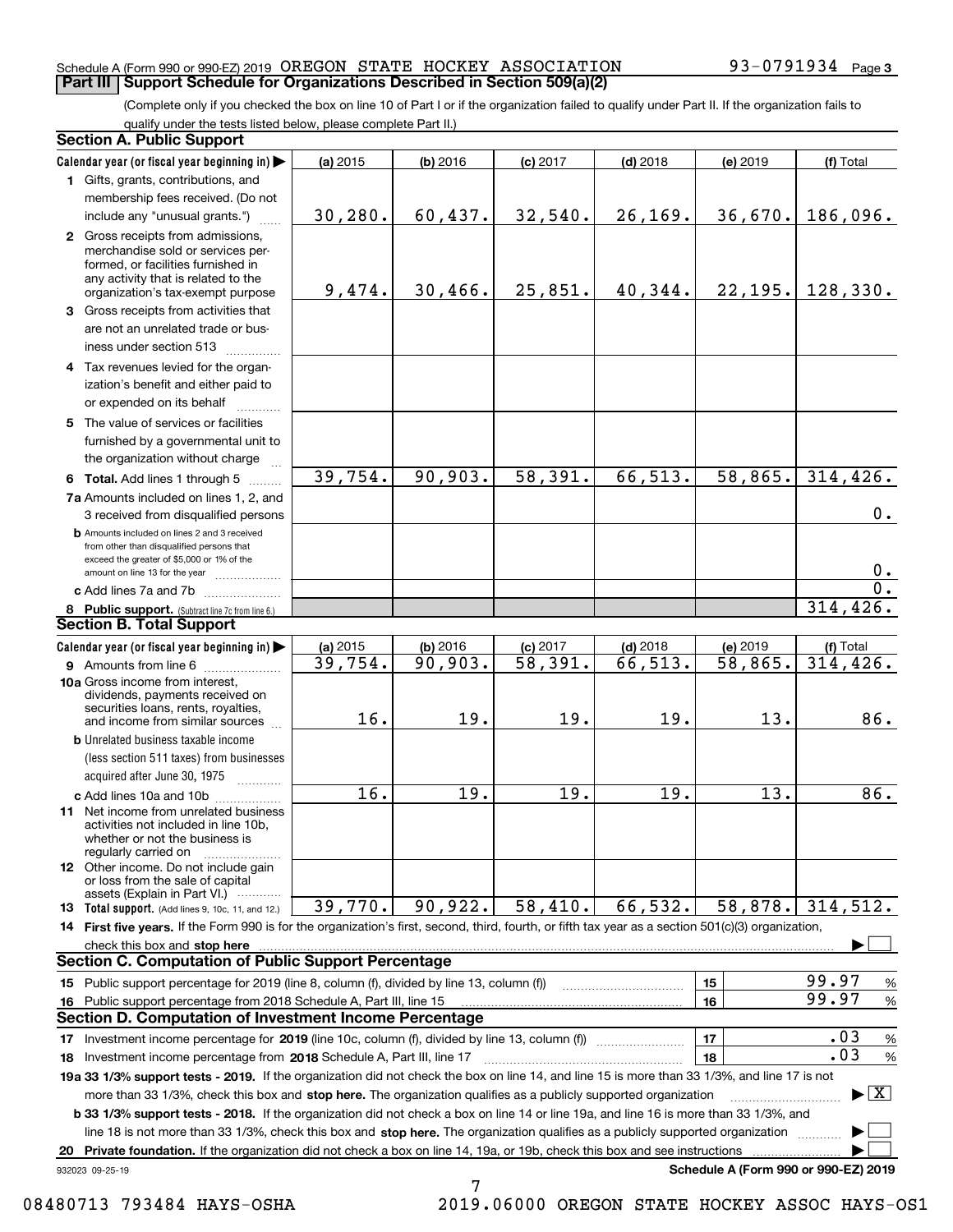### **Part IV Supporting Organizations**

(Complete only if you checked a box in line 12 on Part I. If you checked 12a of Part I, complete Sections A and B. If you checked 12b of Part I, complete Sections A and C. If you checked 12c of Part I, complete Sections A, D, and E. If you checked 12d of Part I, complete Sections A and D, and complete Part V.)

#### **Section A. All Supporting Organizations**

- **1** Are all of the organization's supported organizations listed by name in the organization's governing documents? If "No," describe in **Part VI** how the supported organizations are designated. If designated by *class or purpose, describe the designation. If historic and continuing relationship, explain.*
- **2** Did the organization have any supported organization that does not have an IRS determination of status under section 509(a)(1) or (2)? If "Yes," explain in Part VI how the organization determined that the supported *organization was described in section 509(a)(1) or (2).*
- **3a** Did the organization have a supported organization described in section 501(c)(4), (5), or (6)? If "Yes," answer *(b) and (c) below.*
- **b** Did the organization confirm that each supported organization qualified under section 501(c)(4), (5), or (6) and satisfied the public support tests under section 509(a)(2)? If "Yes," describe in **Part VI** when and how the *organization made the determination.*
- **c**Did the organization ensure that all support to such organizations was used exclusively for section 170(c)(2)(B) purposes? If "Yes," explain in **Part VI** what controls the organization put in place to ensure such use.
- **4a***If* Was any supported organization not organized in the United States ("foreign supported organization")? *"Yes," and if you checked 12a or 12b in Part I, answer (b) and (c) below.*
- **b** Did the organization have ultimate control and discretion in deciding whether to make grants to the foreign supported organization? If "Yes," describe in **Part VI** how the organization had such control and discretion *despite being controlled or supervised by or in connection with its supported organizations.*
- **c** Did the organization support any foreign supported organization that does not have an IRS determination under sections 501(c)(3) and 509(a)(1) or (2)? If "Yes," explain in **Part VI** what controls the organization used *to ensure that all support to the foreign supported organization was used exclusively for section 170(c)(2)(B) purposes.*
- **5a** Did the organization add, substitute, or remove any supported organizations during the tax year? If "Yes," answer (b) and (c) below (if applicable). Also, provide detail in **Part VI,** including (i) the names and EIN *numbers of the supported organizations added, substituted, or removed; (ii) the reasons for each such action; (iii) the authority under the organization's organizing document authorizing such action; and (iv) how the action was accomplished (such as by amendment to the organizing document).*
- **b** Type I or Type II only. Was any added or substituted supported organization part of a class already designated in the organization's organizing document?
- **cSubstitutions only.**  Was the substitution the result of an event beyond the organization's control?
- **6** Did the organization provide support (whether in the form of grants or the provision of services or facilities) to **Part VI.** *If "Yes," provide detail in* support or benefit one or more of the filing organization's supported organizations? anyone other than (i) its supported organizations, (ii) individuals that are part of the charitable class benefited by one or more of its supported organizations, or (iii) other supporting organizations that also
- **7**Did the organization provide a grant, loan, compensation, or other similar payment to a substantial contributor *If "Yes," complete Part I of Schedule L (Form 990 or 990-EZ).* regard to a substantial contributor? (as defined in section 4958(c)(3)(C)), a family member of a substantial contributor, or a 35% controlled entity with
- **8** Did the organization make a loan to a disqualified person (as defined in section 4958) not described in line 7? *If "Yes," complete Part I of Schedule L (Form 990 or 990-EZ).*
- **9a** Was the organization controlled directly or indirectly at any time during the tax year by one or more in section 509(a)(1) or (2))? If "Yes," *provide detail in* <code>Part VI.</code> disqualified persons as defined in section 4946 (other than foundation managers and organizations described
- **b** Did one or more disqualified persons (as defined in line 9a) hold a controlling interest in any entity in which the supporting organization had an interest? If "Yes," provide detail in P**art VI**.
- **c**Did a disqualified person (as defined in line 9a) have an ownership interest in, or derive any personal benefit from, assets in which the supporting organization also had an interest? If "Yes," provide detail in P**art VI.**
- **10a** Was the organization subject to the excess business holdings rules of section 4943 because of section supporting organizations)? If "Yes," answer 10b below. 4943(f) (regarding certain Type II supporting organizations, and all Type III non-functionally integrated
- **b** Did the organization have any excess business holdings in the tax year? (Use Schedule C, Form 4720, to *determine whether the organization had excess business holdings.)*

8

932024 09-25-19

**10bSchedule A (Form 990 or 990-EZ) 2019**

**1**

**2**

**3a**

**3b**

**3c**

**4a**

**4b**

**4c**

**5a**

**5b5c**

**6**

**7**

**8**

**9a**

**9b**

**9c**

**10a**

**YesNo**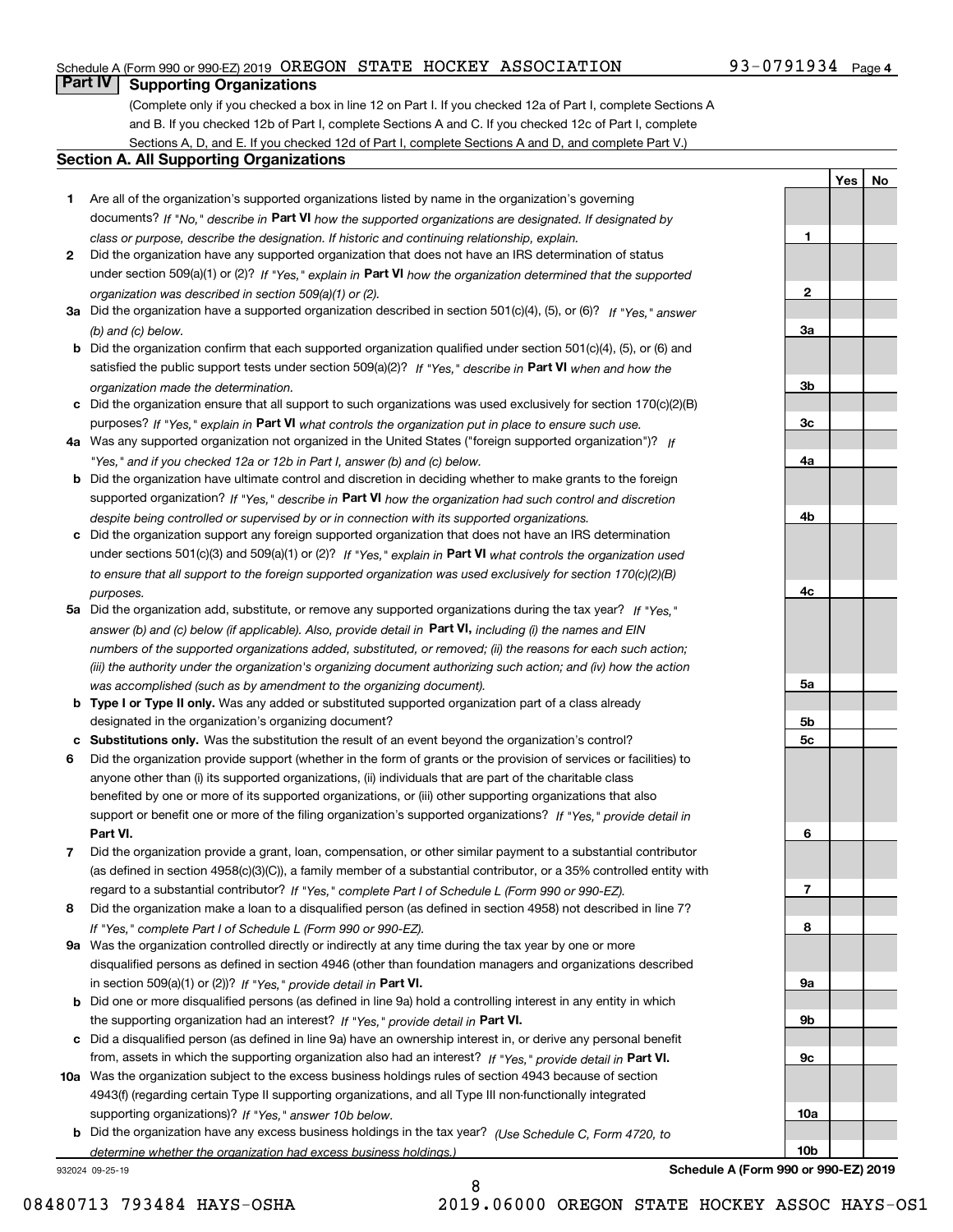|        | Part IV<br><b>Supporting Organizations (continued)</b>                                                                                                                  |                 |     |    |
|--------|-------------------------------------------------------------------------------------------------------------------------------------------------------------------------|-----------------|-----|----|
|        |                                                                                                                                                                         |                 | Yes | No |
| 11     | Has the organization accepted a gift or contribution from any of the following persons?                                                                                 |                 |     |    |
|        | a A person who directly or indirectly controls, either alone or together with persons described in (b) and (c)                                                          |                 |     |    |
|        | below, the governing body of a supported organization?                                                                                                                  | 11a             |     |    |
|        | <b>b</b> A family member of a person described in (a) above?                                                                                                            | 11 <sub>b</sub> |     |    |
|        | c A 35% controlled entity of a person described in (a) or (b) above? If "Yes" to a, b, or c, provide detail in Part VI.                                                 | 11c             |     |    |
|        | <b>Section B. Type I Supporting Organizations</b>                                                                                                                       |                 |     |    |
|        |                                                                                                                                                                         |                 | Yes | No |
| 1      | Did the directors, trustees, or membership of one or more supported organizations have the power to                                                                     |                 |     |    |
|        | regularly appoint or elect at least a majority of the organization's directors or trustees at all times during the                                                      |                 |     |    |
|        | tax year? If "No," describe in Part VI how the supported organization(s) effectively operated, supervised, or                                                           |                 |     |    |
|        | controlled the organization's activities. If the organization had more than one supported organization,                                                                 |                 |     |    |
|        | describe how the powers to appoint and/or remove directors or trustees were allocated among the supported                                                               |                 |     |    |
|        | organizations and what conditions or restrictions, if any, applied to such powers during the tax year.                                                                  | 1               |     |    |
| 2      | Did the organization operate for the benefit of any supported organization other than the supported                                                                     |                 |     |    |
|        | organization(s) that operated, supervised, or controlled the supporting organization? If "Yes," explain in                                                              |                 |     |    |
|        | Part VI how providing such benefit carried out the purposes of the supported organization(s) that operated,                                                             |                 |     |    |
|        | supervised, or controlled the supporting organization.                                                                                                                  | 2               |     |    |
|        | <b>Section C. Type II Supporting Organizations</b>                                                                                                                      |                 |     |    |
|        |                                                                                                                                                                         |                 | Yes | No |
| 1      | Were a majority of the organization's directors or trustees during the tax year also a majority of the directors                                                        |                 |     |    |
|        | or trustees of each of the organization's supported organization(s)? If "No," describe in Part VI how control                                                           |                 |     |    |
|        | or management of the supporting organization was vested in the same persons that controlled or managed                                                                  |                 |     |    |
|        | the supported organization(s).                                                                                                                                          | 1               |     |    |
|        | <b>Section D. All Type III Supporting Organizations</b>                                                                                                                 |                 |     |    |
|        |                                                                                                                                                                         |                 | Yes | No |
| 1      | Did the organization provide to each of its supported organizations, by the last day of the fifth month of the                                                          |                 |     |    |
|        | organization's tax year, (i) a written notice describing the type and amount of support provided during the prior tax                                                   |                 |     |    |
|        | year, (ii) a copy of the Form 990 that was most recently filed as of the date of notification, and (iii) copies of the                                                  |                 |     |    |
|        | organization's governing documents in effect on the date of notification, to the extent not previously provided?                                                        | 1               |     |    |
| 2      | Were any of the organization's officers, directors, or trustees either (i) appointed or elected by the supported                                                        |                 |     |    |
|        | organization(s) or (ii) serving on the governing body of a supported organization? If "No," explain in Part VI how                                                      |                 |     |    |
|        | the organization maintained a close and continuous working relationship with the supported organization(s).                                                             | 2               |     |    |
| 3      | By reason of the relationship described in (2), did the organization's supported organizations have a                                                                   |                 |     |    |
|        | significant voice in the organization's investment policies and in directing the use of the organization's                                                              |                 |     |    |
|        | income or assets at all times during the tax year? If "Yes," describe in Part VI the role the organization's                                                            |                 |     |    |
|        | supported organizations played in this regard.<br>Section E. Type III Functionally Integrated Supporting Organizations                                                  | З               |     |    |
|        |                                                                                                                                                                         |                 |     |    |
| 1      | Check the box next to the method that the organization used to satisfy the Integral Part Test during the year (see instructions).                                       |                 |     |    |
| a<br>b | The organization satisfied the Activities Test. Complete line 2 below.<br>The organization is the parent of each of its supported organizations. Complete line 3 below. |                 |     |    |
| c      | The organization supported a governmental entity. Describe in Part VI how you supported a government entity (see instructions),                                         |                 |     |    |
| 2      | Activities Test. Answer (a) and (b) below.                                                                                                                              |                 | Yes | No |
| а      | Did substantially all of the organization's activities during the tax year directly further the exempt purposes of                                                      |                 |     |    |
|        | the supported organization(s) to which the organization was responsive? If "Yes." then in Part VI identify                                                              |                 |     |    |
|        | those supported organizations and explain how these activities directly furthered their exempt purposes,                                                                |                 |     |    |
|        | how the organization was responsive to those supported organizations, and how the organization determined                                                               |                 |     |    |
|        | that these activities constituted substantially all of its activities.                                                                                                  | 2a              |     |    |
|        | <b>b</b> Did the activities described in (a) constitute activities that, but for the organization's involvement, one or more                                            |                 |     |    |
|        | of the organization's supported organization(s) would have been engaged in? If "Yes," explain in Part VI the                                                            |                 |     |    |
|        | reasons for the organization's position that its supported organization(s) would have engaged in these                                                                  |                 |     |    |
|        | activities but for the organization's involvement.                                                                                                                      | 2b              |     |    |
| з      | Parent of Supported Organizations. Answer (a) and (b) below.                                                                                                            |                 |     |    |
|        | a Did the organization have the power to regularly appoint or elect a majority of the officers, directors, or                                                           |                 |     |    |
|        | trustees of each of the supported organizations? Provide details in Part VI.                                                                                            | За              |     |    |
|        | <b>b</b> Did the organization exercise a substantial degree of direction over the policies, programs, and activities of each                                            |                 |     |    |
|        | of its supported organizations? If "Yes." describe in Part VI the role played by the organization in this regard.                                                       | 3b              |     |    |
|        |                                                                                                                                                                         |                 |     |    |

932025 09-25-19

**Schedule A (Form 990 or 990-EZ) 2019**

9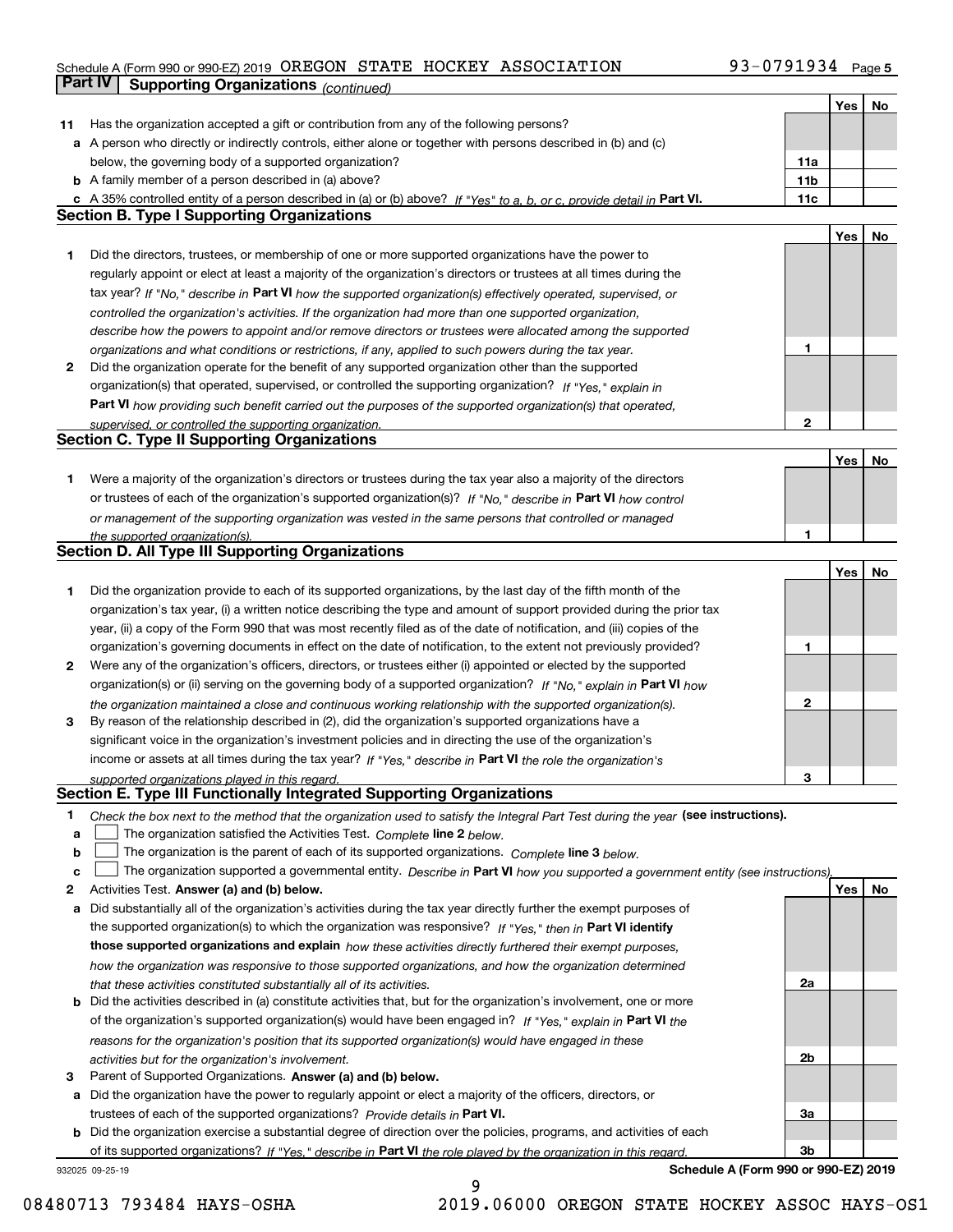|                                                                      |  | <b>Part V</b> Type III Non-Functionally Integrated 509(a)(3) Supporting Organizations |                   |  |
|----------------------------------------------------------------------|--|---------------------------------------------------------------------------------------|-------------------|--|
| Schedule A (Form 990 or 990-EZ) 2019 OREGON STATE HOCKEY ASSOCIATION |  |                                                                                       | 93-0791934 Page 6 |  |

#### 1 Check here if the organization satisfied the Integral Part Test as a qualifying trust on Nov. 20, 1970 (explain in Part VI). See instructions. All other Type III non-functionally integrated supporting organizations must complete Sections A through E.

|              | Section A - Adjusted Net Income                                                                                                   |                | (A) Prior Year | (B) Current Year<br>(optional) |
|--------------|-----------------------------------------------------------------------------------------------------------------------------------|----------------|----------------|--------------------------------|
| 1            | Net short-term capital gain                                                                                                       | 1              |                |                                |
| 2            | Recoveries of prior-year distributions                                                                                            | $\mathbf{2}$   |                |                                |
| 3            | Other gross income (see instructions)                                                                                             | 3              |                |                                |
| 4            | Add lines 1 through 3.                                                                                                            | 4              |                |                                |
| 5            | Depreciation and depletion                                                                                                        | 5              |                |                                |
| 6            | Portion of operating expenses paid or incurred for production or                                                                  |                |                |                                |
|              | collection of gross income or for management, conservation, or                                                                    |                |                |                                |
|              | maintenance of property held for production of income (see instructions)                                                          | 6              |                |                                |
| 7            | Other expenses (see instructions)                                                                                                 | $\overline{7}$ |                |                                |
| 8            | Adjusted Net Income (subtract lines 5, 6, and 7 from line 4)                                                                      | 8              |                |                                |
|              | <b>Section B - Minimum Asset Amount</b>                                                                                           |                | (A) Prior Year | (B) Current Year<br>(optional) |
| 1.           | Aggregate fair market value of all non-exempt-use assets (see                                                                     |                |                |                                |
|              | instructions for short tax year or assets held for part of year):                                                                 |                |                |                                |
|              | a Average monthly value of securities                                                                                             | 1a             |                |                                |
|              | <b>b</b> Average monthly cash balances                                                                                            | 1 <sub>b</sub> |                |                                |
|              | c Fair market value of other non-exempt-use assets                                                                                | 1c             |                |                                |
|              | d Total (add lines 1a, 1b, and 1c)                                                                                                | 1d             |                |                                |
|              | e Discount claimed for blockage or other                                                                                          |                |                |                                |
|              | factors (explain in detail in Part VI):                                                                                           |                |                |                                |
| $\mathbf{2}$ | Acquisition indebtedness applicable to non-exempt-use assets                                                                      | $\mathbf{2}$   |                |                                |
| 3            | Subtract line 2 from line 1d.                                                                                                     | 3              |                |                                |
| 4            | Cash deemed held for exempt use. Enter 1-1/2% of line 3 (for greater amount,                                                      |                |                |                                |
|              | see instructions).                                                                                                                | 4              |                |                                |
| 5            | Net value of non-exempt-use assets (subtract line 4 from line 3)                                                                  | 5              |                |                                |
| 6            | Multiply line 5 by .035.                                                                                                          | 6              |                |                                |
| 7            | Recoveries of prior-year distributions                                                                                            | $\overline{7}$ |                |                                |
| 8            | Minimum Asset Amount (add line 7 to line 6)                                                                                       | 8              |                |                                |
|              | <b>Section C - Distributable Amount</b>                                                                                           |                |                | <b>Current Year</b>            |
| 1            | Adjusted net income for prior year (from Section A, line 8, Column A)                                                             | 1              |                |                                |
| 2            | Enter 85% of line 1.                                                                                                              | $\overline{2}$ |                |                                |
| 3            | Minimum asset amount for prior year (from Section B, line 8, Column A)                                                            | 3              |                |                                |
| 4            | Enter greater of line 2 or line 3.                                                                                                | 4              |                |                                |
| 5            | Income tax imposed in prior year                                                                                                  | 5              |                |                                |
| 6            | <b>Distributable Amount.</b> Subtract line 5 from line 4, unless subject to                                                       |                |                |                                |
|              | emergency temporary reduction (see instructions).                                                                                 | 6              |                |                                |
| 7            | Check here if the current year is the organization's first as a non-functionally integrated Type III supporting organization (see |                |                |                                |

instructions).

**1**

**Schedule A (Form 990 or 990-EZ) 2019**

932026 09-25-19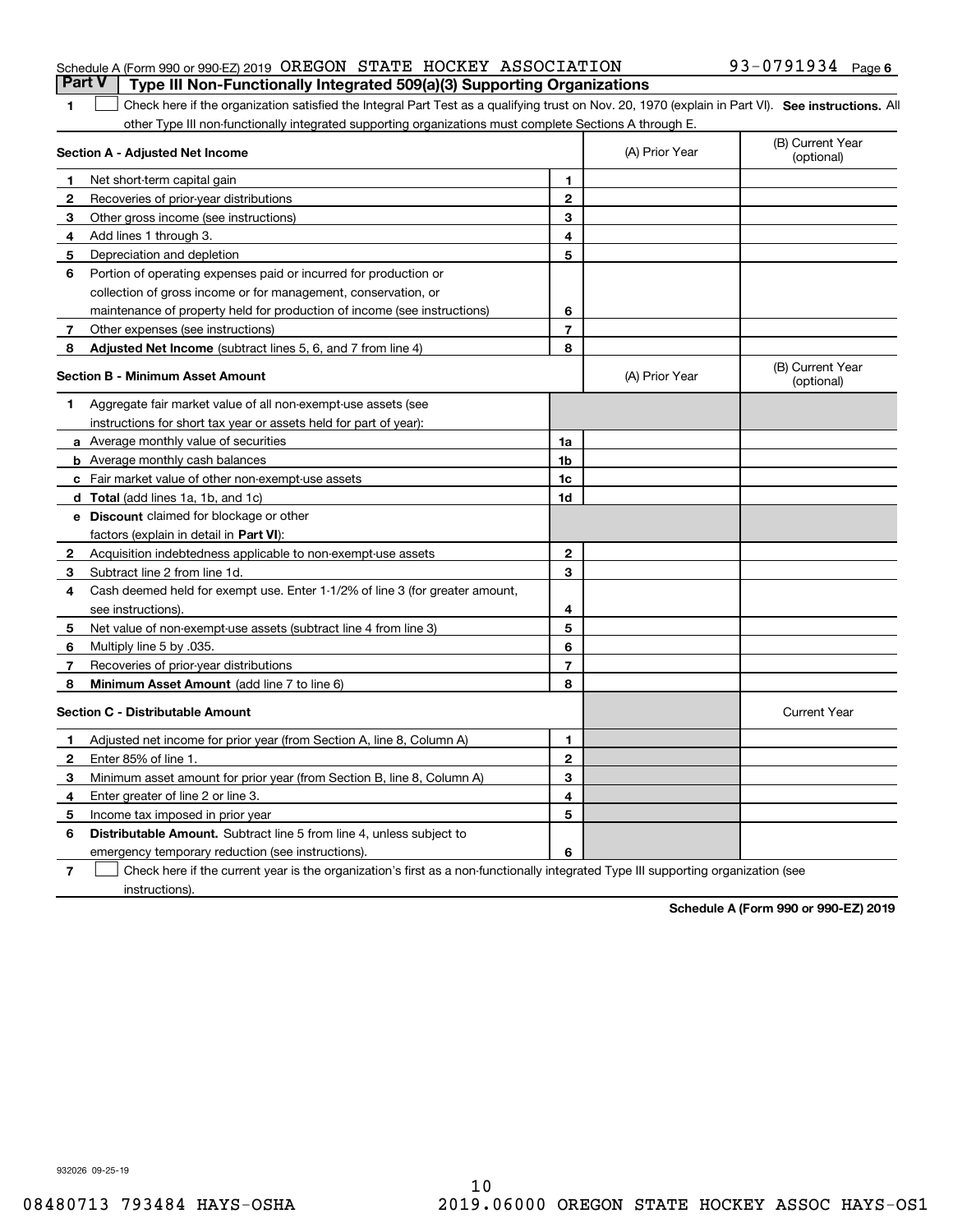| <b>Part V</b> | Type III Non-Functionally Integrated 509(a)(3) Supporting Organizations                    |                             | (continued)                           |                                         |
|---------------|--------------------------------------------------------------------------------------------|-----------------------------|---------------------------------------|-----------------------------------------|
|               | <b>Section D - Distributions</b>                                                           |                             |                                       | <b>Current Year</b>                     |
| 1             | Amounts paid to supported organizations to accomplish exempt purposes                      |                             |                                       |                                         |
| 2             | Amounts paid to perform activity that directly furthers exempt purposes of supported       |                             |                                       |                                         |
|               | organizations, in excess of income from activity                                           |                             |                                       |                                         |
| 3             | Administrative expenses paid to accomplish exempt purposes of supported organizations      |                             |                                       |                                         |
| 4             | Amounts paid to acquire exempt-use assets                                                  |                             |                                       |                                         |
| 5             | Qualified set-aside amounts (prior IRS approval required)                                  |                             |                                       |                                         |
| 6             | Other distributions (describe in Part VI). See instructions.                               |                             |                                       |                                         |
| 7             | <b>Total annual distributions.</b> Add lines 1 through 6.                                  |                             |                                       |                                         |
| 8             | Distributions to attentive supported organizations to which the organization is responsive |                             |                                       |                                         |
|               | (provide details in Part VI). See instructions.                                            |                             |                                       |                                         |
| 9             | Distributable amount for 2019 from Section C, line 6                                       |                             |                                       |                                         |
| 10            | Line 8 amount divided by line 9 amount                                                     |                             |                                       |                                         |
|               |                                                                                            | (i)                         | (iii)                                 | (iii)                                   |
|               | <b>Section E - Distribution Allocations</b> (see instructions)                             | <b>Excess Distributions</b> | <b>Underdistributions</b><br>Pre-2019 | <b>Distributable</b><br>Amount for 2019 |
| 1             | Distributable amount for 2019 from Section C, line 6                                       |                             |                                       |                                         |
| 2             | Underdistributions, if any, for years prior to 2019 (reason-                               |                             |                                       |                                         |
|               | able cause required- explain in Part VI). See instructions.                                |                             |                                       |                                         |
| З             | Excess distributions carryover, if any, to 2019                                            |                             |                                       |                                         |
|               | <b>a</b> From 2014                                                                         |                             |                                       |                                         |
|               | <b>b</b> From 2015                                                                         |                             |                                       |                                         |
|               | $c$ From 2016                                                                              |                             |                                       |                                         |
|               | d From 2017                                                                                |                             |                                       |                                         |
|               | e From 2018                                                                                |                             |                                       |                                         |
|               | Total of lines 3a through e                                                                |                             |                                       |                                         |
| g             | Applied to underdistributions of prior years                                               |                             |                                       |                                         |
|               | <b>h</b> Applied to 2019 distributable amount                                              |                             |                                       |                                         |
|               | Carryover from 2014 not applied (see instructions)                                         |                             |                                       |                                         |
|               | Remainder. Subtract lines 3g, 3h, and 3i from 3f.                                          |                             |                                       |                                         |
| 4             | Distributions for 2019 from Section D,                                                     |                             |                                       |                                         |
|               | line $7:$                                                                                  |                             |                                       |                                         |
|               | <b>a</b> Applied to underdistributions of prior years                                      |                             |                                       |                                         |
|               | <b>b</b> Applied to 2019 distributable amount                                              |                             |                                       |                                         |
|               | c Remainder. Subtract lines 4a and 4b from 4.                                              |                             |                                       |                                         |
| 5             | Remaining underdistributions for years prior to 2019, if                                   |                             |                                       |                                         |
|               | any. Subtract lines 3g and 4a from line 2. For result greater                              |                             |                                       |                                         |
|               | than zero, explain in Part VI. See instructions.                                           |                             |                                       |                                         |
| 6             | Remaining underdistributions for 2019. Subtract lines 3h                                   |                             |                                       |                                         |
|               | and 4b from line 1. For result greater than zero, explain in                               |                             |                                       |                                         |
|               | Part VI. See instructions.                                                                 |                             |                                       |                                         |
|               |                                                                                            |                             |                                       |                                         |
| 7             | Excess distributions carryover to 2020. Add lines 3j                                       |                             |                                       |                                         |
|               | and 4c.                                                                                    |                             |                                       |                                         |
| 8             | Breakdown of line 7:                                                                       |                             |                                       |                                         |
|               | a Excess from 2015                                                                         |                             |                                       |                                         |
|               | <b>b</b> Excess from 2016                                                                  |                             |                                       |                                         |
|               | c Excess from 2017                                                                         |                             |                                       |                                         |
|               | d Excess from 2018                                                                         |                             |                                       |                                         |
|               | e Excess from 2019                                                                         |                             |                                       |                                         |

**Schedule A (Form 990 or 990-EZ) 2019**

932027 09-25-19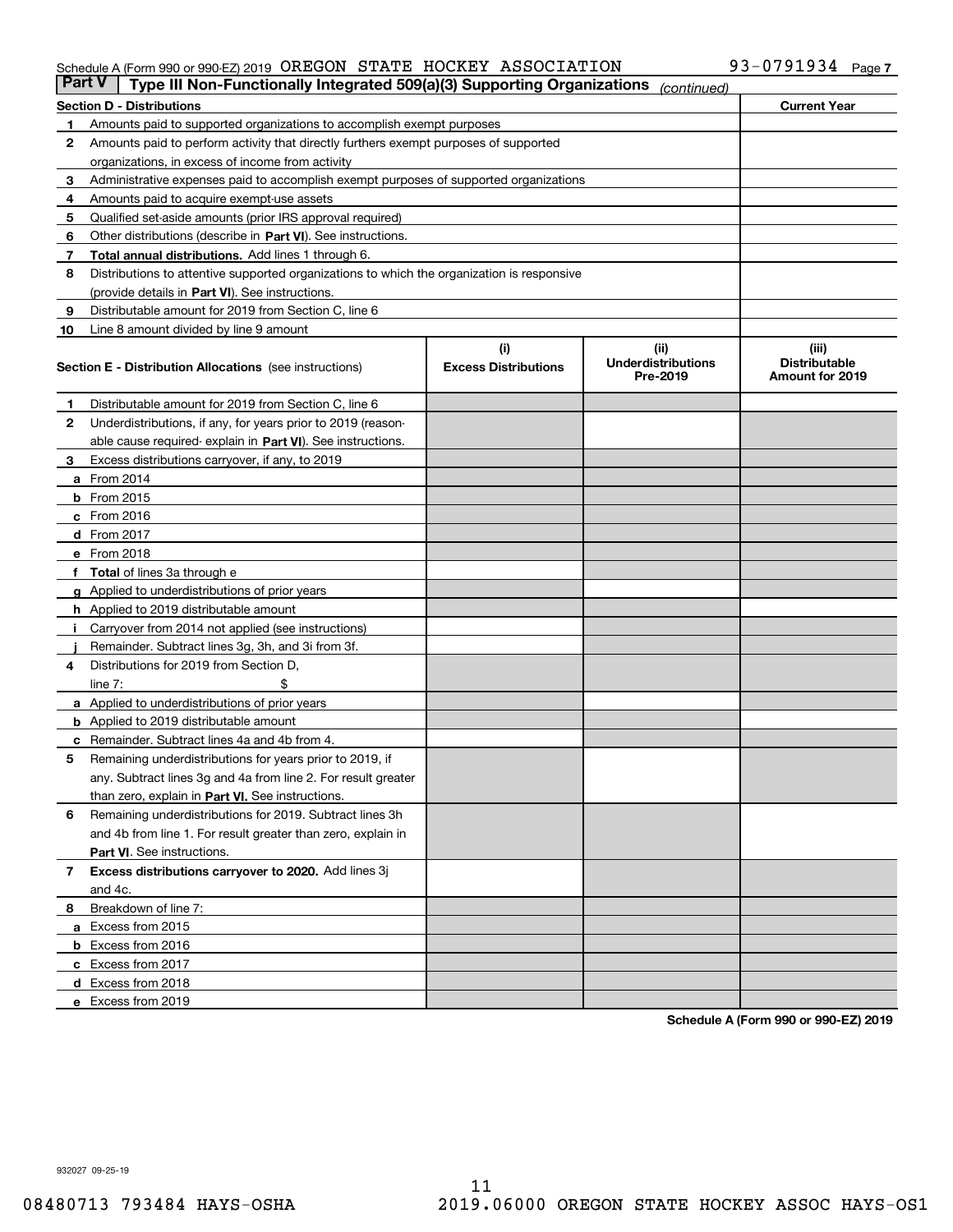|                 | Schedule A (Form 990 or 990-EZ) 2019 OREGON STATE HOCKEY ASSOCIATION                                                                                                                                                                                                                                                                                                                                                              |    | 93-0791934 Page 8                    |
|-----------------|-----------------------------------------------------------------------------------------------------------------------------------------------------------------------------------------------------------------------------------------------------------------------------------------------------------------------------------------------------------------------------------------------------------------------------------|----|--------------------------------------|
| <b>Part VI</b>  | Supplemental Information. Provide the explanations required by Part II, line 10; Part II, line 17a or 17b; Part III, line 12;<br>Part IV, Section A, lines 1, 2, 3b, 3c, 4b, 4c, 5a, 6, 9a, 9b, 9c, 11a, 11b, and 11c; Part IV, Section B, lines 1 and 2; Part IV, Section C,<br>line 1; Part IV, Section D, lines 2 and 3; Part IV, Section E, lines 1c, 2a, 2b, 3a, and 3b; Part V, line 1; Part V, Section B, line 1e; Part V, |    |                                      |
|                 | Section D, lines 5, 6, and 8; and Part V, Section E, lines 2, 5, and 6. Also complete this part for any additional information.<br>(See instructions.)                                                                                                                                                                                                                                                                            |    |                                      |
|                 |                                                                                                                                                                                                                                                                                                                                                                                                                                   |    |                                      |
|                 |                                                                                                                                                                                                                                                                                                                                                                                                                                   |    |                                      |
|                 |                                                                                                                                                                                                                                                                                                                                                                                                                                   |    |                                      |
|                 |                                                                                                                                                                                                                                                                                                                                                                                                                                   |    |                                      |
|                 |                                                                                                                                                                                                                                                                                                                                                                                                                                   |    |                                      |
|                 |                                                                                                                                                                                                                                                                                                                                                                                                                                   |    |                                      |
|                 |                                                                                                                                                                                                                                                                                                                                                                                                                                   |    |                                      |
|                 |                                                                                                                                                                                                                                                                                                                                                                                                                                   |    |                                      |
|                 |                                                                                                                                                                                                                                                                                                                                                                                                                                   |    |                                      |
|                 |                                                                                                                                                                                                                                                                                                                                                                                                                                   |    |                                      |
|                 |                                                                                                                                                                                                                                                                                                                                                                                                                                   |    |                                      |
|                 |                                                                                                                                                                                                                                                                                                                                                                                                                                   |    |                                      |
|                 |                                                                                                                                                                                                                                                                                                                                                                                                                                   |    |                                      |
|                 |                                                                                                                                                                                                                                                                                                                                                                                                                                   |    |                                      |
|                 |                                                                                                                                                                                                                                                                                                                                                                                                                                   |    |                                      |
|                 |                                                                                                                                                                                                                                                                                                                                                                                                                                   |    |                                      |
|                 |                                                                                                                                                                                                                                                                                                                                                                                                                                   |    |                                      |
|                 |                                                                                                                                                                                                                                                                                                                                                                                                                                   |    |                                      |
|                 |                                                                                                                                                                                                                                                                                                                                                                                                                                   |    |                                      |
|                 |                                                                                                                                                                                                                                                                                                                                                                                                                                   |    |                                      |
|                 |                                                                                                                                                                                                                                                                                                                                                                                                                                   |    |                                      |
|                 |                                                                                                                                                                                                                                                                                                                                                                                                                                   |    |                                      |
|                 |                                                                                                                                                                                                                                                                                                                                                                                                                                   |    |                                      |
|                 |                                                                                                                                                                                                                                                                                                                                                                                                                                   |    |                                      |
|                 |                                                                                                                                                                                                                                                                                                                                                                                                                                   |    |                                      |
|                 |                                                                                                                                                                                                                                                                                                                                                                                                                                   |    |                                      |
|                 |                                                                                                                                                                                                                                                                                                                                                                                                                                   |    |                                      |
|                 |                                                                                                                                                                                                                                                                                                                                                                                                                                   |    |                                      |
|                 |                                                                                                                                                                                                                                                                                                                                                                                                                                   |    |                                      |
|                 |                                                                                                                                                                                                                                                                                                                                                                                                                                   |    |                                      |
|                 |                                                                                                                                                                                                                                                                                                                                                                                                                                   |    |                                      |
|                 |                                                                                                                                                                                                                                                                                                                                                                                                                                   |    |                                      |
|                 |                                                                                                                                                                                                                                                                                                                                                                                                                                   |    |                                      |
|                 |                                                                                                                                                                                                                                                                                                                                                                                                                                   |    |                                      |
|                 |                                                                                                                                                                                                                                                                                                                                                                                                                                   |    |                                      |
|                 |                                                                                                                                                                                                                                                                                                                                                                                                                                   |    |                                      |
|                 |                                                                                                                                                                                                                                                                                                                                                                                                                                   |    |                                      |
| 932028 09-25-19 |                                                                                                                                                                                                                                                                                                                                                                                                                                   |    | Schedule A (Form 990 or 990-EZ) 2019 |
|                 |                                                                                                                                                                                                                                                                                                                                                                                                                                   | 12 |                                      |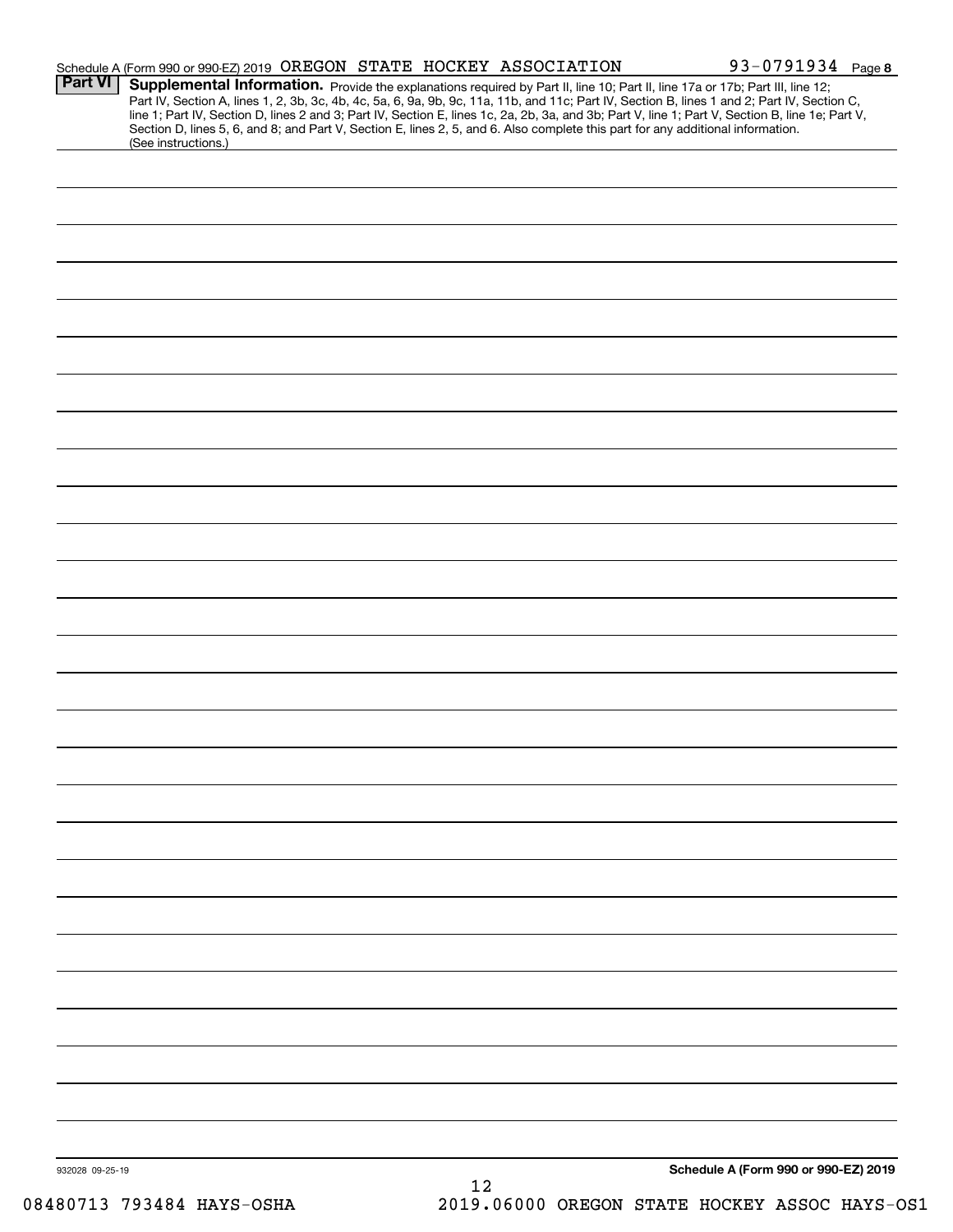**(Form 990 or 990-EZ)**

Department of the Treasury Internal Revenue Service Name of the organization

#### OMB No. 1545-0047 **Complete to provide information for responses to specific questions on Form 990 or 990-EZ or to provide any additional information. SCHEDULE O Supplemental Information to Form 990 or 990-EZ 2019**

**| Attach to Form 990 or 990-EZ. | Go to www.irs.gov/Form990 for the latest information.**

**Open to Public InspectionEmployer identification number** OREGON STATE HOCKEY ASSOCIATION | 93-0791934

# FORM 990-EZ, PART I, LINE 4, OTHER INVESTMENT INCOME:

DESCRIPTION OF PROPERTY: AMOUNT:

INTEREST INCOME 13.

|      |                                |  |  |  | FORM 990-EZ, PART I, LINE 16, OTHER EXPENSES: |  |         |  |
|------|--------------------------------|--|--|--|-----------------------------------------------|--|---------|--|
|      | DESCRIPTION OF OTHER EXPENSES: |  |  |  |                                               |  | AMOUNT: |  |
| AUTO |                                |  |  |  |                                               |  | 318.    |  |
|      | COMPUTER & INTERNET EXP        |  |  |  |                                               |  | 1,332.  |  |
|      |                                |  |  |  |                                               |  |         |  |

HOCKEY EXPENSE 46,622.

MEETINGS 2,010.

OFFICE SUPPLIES 459.

TRAVEL EXPENSES 1,980.

LICENSES & PERMITS 169.

PRINTING & POSTAGE 23.

TOTAL TO FORM  $990 - EZ$ , LINE 16 52,913.

FORM 990-EZ, PART II, LINE 26, OTHER LIABILITIES:

| DESCRIPTION | YEAR<br>BEG.<br>ОF | END<br>YEAR<br>ΟF |
|-------------|--------------------|-------------------|
| PAYABLES    | 355.               | 355               |

FORM 990-EZ, PART III, PRIMARY EXEMPT PURPOSE - TO PROMOTE AND GROW THE

SPORT OF HOCKEY IN THE STATE OF OREGON. ALL FUNDS RAISED BY MEMBER

ASSOCIATIONS ARE USED ENTIRELY FOR THIS PURPOSE.

#### FORM 990-EZ, PART III, LINE 28, PROGRAM SERVICE ACCOMPLISHMENTS:

THE PURPOSES OF THE CORPORATION ARE THOSE OF A QUALIFIED

932211 09-06-19 LHA For Paperwork Reduction Act Notice, see the Instructions for Form 990 or 990-EZ. Schedule O (Form 990 or 990-EZ) (2019)

13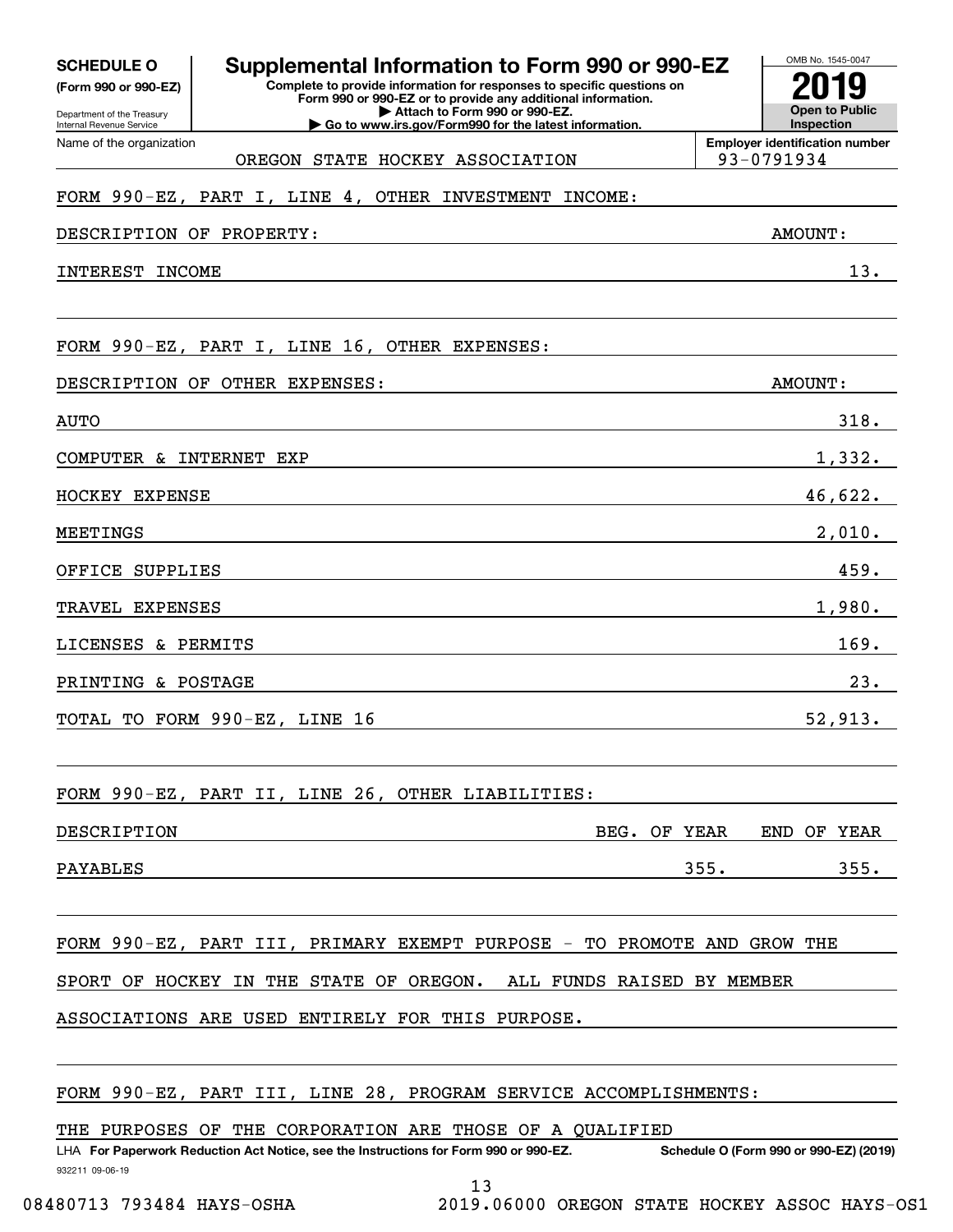| Schedule O (Form 990 or 990-EZ) (2019)                                              | Page 2                                              |  |  |  |  |  |
|-------------------------------------------------------------------------------------|-----------------------------------------------------|--|--|--|--|--|
| Name of the organization<br>OREGON STATE HOCKEY ASSOCIATION                         | <b>Employer identification number</b><br>93-0791934 |  |  |  |  |  |
| AMATEUR SPORTS AFFILIATE WITHIN THE MEANING OF SECTIONS                             |                                                     |  |  |  |  |  |
| $501(C)3$ AND $501(J)2$ OF THE INTERNAL REVENUE CODE, TO WIT:                       |                                                     |  |  |  |  |  |
| EXCLUSIVELY TO FOSTER NATIONAL AND INTERNATIONAL AMATEUR SPORTS<br>A)               |                                                     |  |  |  |  |  |
| FOCUSING ON COMPETITIVE AND RECREATIONAL TEAMS AT<br>COMPETITION BY<br>( I )        |                                                     |  |  |  |  |  |
| AND CATEGORIES RECOGNIZED BY THE AMATEUR HOCKEY CORPORATION OF<br>AGES              | THE                                                 |  |  |  |  |  |
| $($ "USA HOCKEY" $)$<br>AND<br>THE CANADIAN AMATEUR HOCKEY<br>UNITED STATES         |                                                     |  |  |  |  |  |
| CORPORATION; AND<br>(II)<br>PROMOTING THE GAME OF ICE HOCKEY IN                     | THE STATE OF                                        |  |  |  |  |  |
| OREGON IN COMPLIANCE WITH THE RULES AND REGULATIONS OF USA HOCKEY; AND              |                                                     |  |  |  |  |  |
| B) PRIMARILY TO<br>CONDUCT NATIONAL AND INTERNATIONAL COMPETITION IN HOCKEY         |                                                     |  |  |  |  |  |
| SUPPORT AND DEVELOP AMATEUR ATHLETES FOR SUCH COMPETITION AND<br>AND<br>TO.         | ΙN                                                  |  |  |  |  |  |
| DOING;<br>( I )<br>MAKING THE SPORT OF ICE HOCKEY AVAILABLE TO AMATEUR YOUTH<br>SO. |                                                     |  |  |  |  |  |
| ADULT ATHLETES AT AN AFFORDABLE COST;<br>(II)<br>DEVELOPING AND<br>AND              |                                                     |  |  |  |  |  |
| ENCOURAGING SPORTSMANSHIP AND FELLOWSHIP; (III) PROVIDING ALL PLAYERS               |                                                     |  |  |  |  |  |
| WITH HIGH LEVEL COACHING; AND<br>(IV)<br>EXPOSING PLAYERS<br><b>TO VARIOUS</b>      |                                                     |  |  |  |  |  |
| OPPORTUNITIES THAT MAY FURTHER THEIR DEVELOPMENT AS ATHLETES.                       |                                                     |  |  |  |  |  |
| SERVICES PROVIDED<br>INCLUDE THE ADMINISTRATION AND OPERATION OF<br>THE             | FIVE                                                |  |  |  |  |  |
| AMATEUR HOCKEY ASSOCIATIONS IN THE STATE OF OREGON WHICH                            | INCLUDED<br>OVER                                    |  |  |  |  |  |
| 500 PLAYERS IN THE 4 - 18 AGE BRACKETS; AND TWO ADULT RECREATIONAL                  |                                                     |  |  |  |  |  |
| HOCKEY ASSOCIATIONS WHICH INCLUDED OVER 1,700 PLAYERS OVER THE AGE OF               |                                                     |  |  |  |  |  |
| 18. TEAMS IN EACH YOUTH ASSOCIATION COMPETED AGAINST NUMEROUS U.S. AND              |                                                     |  |  |  |  |  |
| INTERNATIONAL TEAMS BOTH IN THE STATE OF OREGON AND AS VISITORS ON THE              |                                                     |  |  |  |  |  |
| ROAD. ADULT ASSOCIATIONS COMPETED AGAINST EACH OTHER AND HOSTED OTHER               |                                                     |  |  |  |  |  |
| U.S. TEAMS IN THE STATE OF OREGON AND TRAVELED TO PLAY AS VISITORS ON               |                                                     |  |  |  |  |  |
| THE ROAD.                                                                           |                                                     |  |  |  |  |  |
|                                                                                     |                                                     |  |  |  |  |  |

932212 09-06-19 **Schedule O (Form 990 or 990-EZ) (2019)** FORM 990-EZ, PART V, INFORMATION REGARDING PERSONAL BENEFIT CONTRACTS: THE ORGANIZATION DID NOT, DURING THE YEAR, RECEIVE ANY FUNDS, DIRECTLY, OR INDIRECTLY, TO PAY PREMIUMS ON A PERSONAL BENEFIT CONTRACT.

14